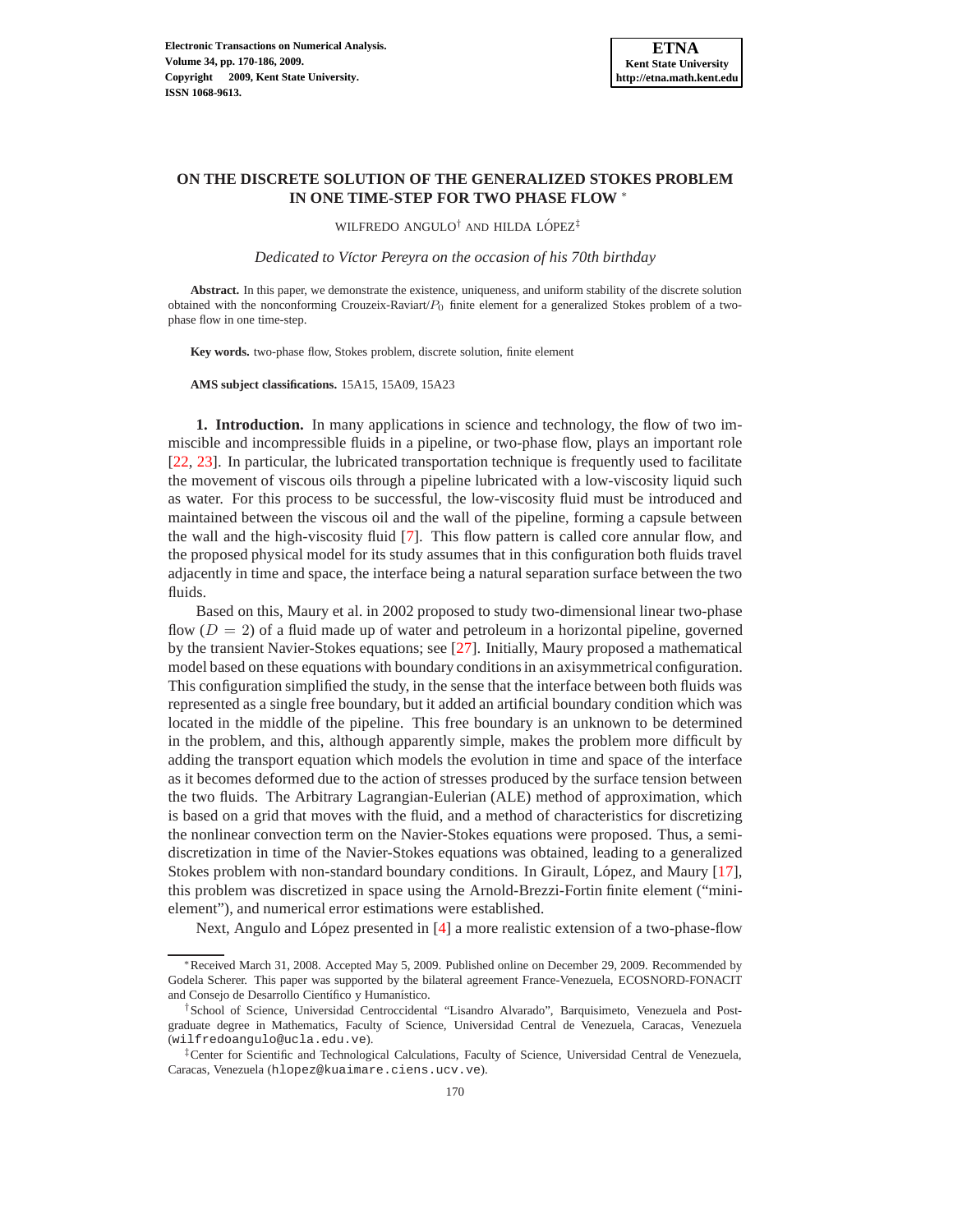two-dimensional problem by considering a non-axisymmetrical configuration. This variant eliminates the artificial boundary and complicates the problem further since it includes two free surfaces to be determined, and these deform in different and arbitrary fashion in space and time. Using the combined ALE-characteristic method, an equivalent variational formulation to the generalized Stokes problem corresponding to the non-axisymmetrical configuration was proposed, and it was demonstrated that this formulation is a well-posed problem.

In this paper, we present a mixed finite element, different from the "mini-element," to approximate the variational formulation proposed in [\[4\]](#page-15-3), and we demonstrate that the discrete problem is well-posed and that the solution is stable for this mixed finite element. This mixed finite element approximates each velocity component with the Crouzeix-Raviart finite element and the pressure by a constant in each element (Crouzeix-Raviart/ $P_0$ ). Some numerical simulations which verify this heuristically are also presented.

This paper is organized as follows. In Section [2](#page-1-0) we introduce the Sobolev spaces and the associated norms used in this article. In Section [3,](#page-1-1) following [\[4](#page-15-3)] very closely, we present the nonlinear equations that model two-phase non-axisymmetrical flow and the generalized Stokes problem that must be solved for each time step. Section [4](#page-6-0) is devoted both to the discretization of the generalized Stokes problem using the Crouzeix-Raviart/ $P_0$  mixed finite element and to the results on the existence, uniqueness, and stability of the solution to the discrete problem. Finally, in Section [5,](#page-14-0) we show some numerical simulations for a two-phase flow test problem taken from [\[7](#page-15-1)].

<span id="page-1-0"></span>**2. Preliminary basics.** In this section we introduce the Sobolev spaces and the associated norms employed in this paper; see [\[26](#page-16-2)] and [\[2](#page-15-4)] for further details.

Given a domain  $\Omega \subset \mathbb{R}^2$  with a boundary  $\partial \Omega$ , the Sobolev space of functions  $H^m(\Omega)$  is defined as:

$$
H^m(\Omega) = \left\{ v \in L^2(\Omega) : \ \partial^k v \in L^2(\Omega), \forall \, |k| \le m \right\},\
$$

where  $|k| = k_1 + k_2$  with  $(k_1, k_2)$  a pair of non-negative integers (in two dimensions) and

$$
\partial^k v = \frac{\partial^{|k|} v}{\partial x_1^{k_1} \partial x_2^{k_2}}.
$$

This space is equipped with the seminorm

$$
|v|_{H^m(\Omega)} = \left[ \sum_{|k|=m} \int_{\Omega} |\partial^k v|^2 d\Omega \right]^{1/2},
$$

and is a Hilbert space for the norm

$$
||v||_{H^m(\Omega)} = \left[ \sum_{0 \le k \le m} |v|_{H^k(\Omega)}^2 \right]^{1/2}.
$$

The scalar product of  $L^2(\Omega)$  is denoted by  $(\cdot, \cdot)$ . The definitions of these spaces are extended straightforwardly to vectors, with the same notation.

<span id="page-1-1"></span>**3. The nonlinear model for a** 2-D **two-phase flow.** In a longitudinal section of a piece of the pipeline, the fluid with low viscosity (water) is adjacent to the pipe wall, and it sur-rounds the fluid with high viscosity (petroleum). Figure [3.1](#page-2-0) illustrates this two-phase flow pattern as a domain  $\Omega \subset \mathbb{R}^2$  delimited by the piece of horizontal pipe.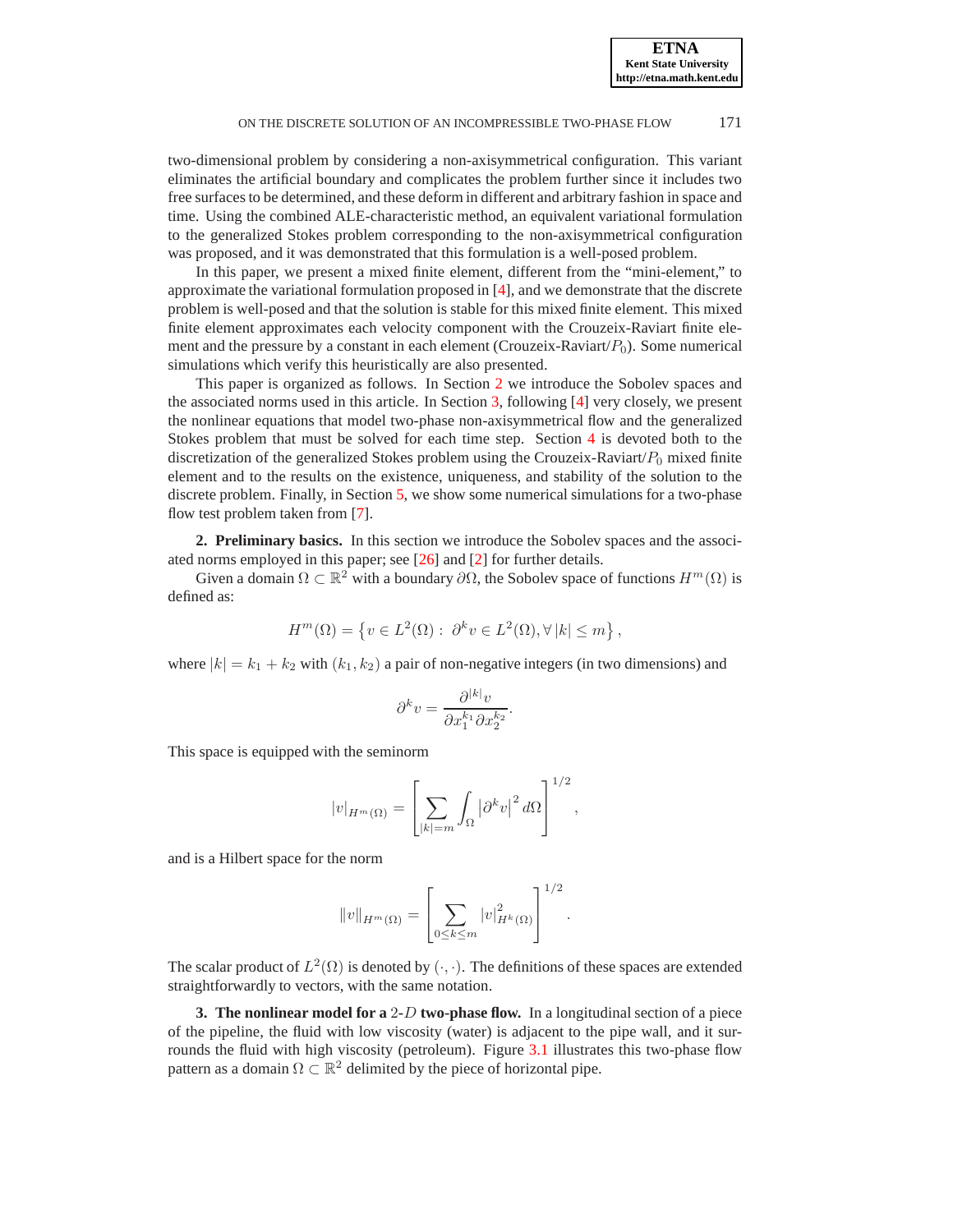

<span id="page-2-0"></span>FIGURE 3.1. *Domain* Ω *and boundary* ∂Ω*.*

For each time  $t \in [0, T]$ , the domain  $\Omega$  is decomposed into two subdomains,  $\Omega^1(t)$  and  $\Omega^2(t)$ . Here,  $\Omega^1$  is the region occupied by the heavy fluid (the petroleum) and  $\Omega^2$  is the region occupied by the water. This latter region,  $\Omega^2$ , is divided into two subregions, one superior and another inferior, that we shall call  $\Omega_a^2$  and  $\Omega_b^2$ , respectively, such that

$$
\Omega^2(t) = \Omega_a^2(t) \cup \Omega_b^2(t).
$$

On the other hand, the boundary of  $\Omega^i$ ,  $i = 1, 2$ , is given by:

$$
\partial \Omega^1(t) = \Gamma_{in}^1 \cup \Gamma_{out}^1 \cup \Gamma_a(t) \cup \Gamma_b(t), \tag{3.1}
$$

$$
\partial \Omega^2(t) = \Gamma_{in}^2 \cup \Gamma_{out}^2 \cup \Gamma_a(t) \cup \Gamma_b(t) \cup \Gamma_{0_a} \cup \Gamma_{0_b},\tag{3.2}
$$

where  $\Gamma_{in}^1$  and  $\Gamma_{in}^2 = \Gamma_{in}^2 \cup \Gamma_{in}^2$  represent the inlet boundaries for each  $\Omega^i$ , and  $\Gamma_{out}^1$  and  $\Gamma_{out}^2 = \Gamma_{out_a}^2 \cup \Gamma_{out_b}^2$  represent the outlet boundaries for each subdomain  $\Omega^i$ . We shall then denote by  $\overline{\Gamma}_{in}^1 = \Gamma_{in}^1 \cup \Gamma_{in}^2$  and  $\Gamma_{out} = \Gamma_{out}^1 \cup \Gamma_{out}^2$  the inlet and outlet boundaries, respectively, for the entire domain  $\Omega$ . On the other hand,  $\Gamma_{0_a}$  and  $\Gamma_{0_b}$  represent the boundaries corresponding to the pipe wall; and, finally, the separation interfaces between both components are given by  $\Gamma_a(t) = \overline{\Omega}^1(t) \cap \overline{\Omega}_a^2$  $\frac{a}{a}(t)$  and  $\Gamma_b(t) = \overline{\Omega}^1(t) \cap \overline{\Omega}^2_b$  $\int_b^2(t)$  in the upper and lower part, respectively.

It is assumed that the flow is sufficiently smooth, i.e., with a low Reynolds number ( $R <$  $2000$  [\[29\]](#page-16-3), and this situation holds until a certain time T. Therefore, at the initial time the interfaces between the two fluids are considered to be straight lines. It is assumed that these interfaces are never adjacent to the pipe walls, and that they are always separated sufficiently well that there is little possibility that they will collide [\[14](#page-15-5)]. Based on these premises, both interfaces can be conveniently parametrized as follows:

$$
\Gamma_a: (x,t) \longmapsto \Phi_a(x,t),
$$
  

$$
\Gamma_b: (x,t) \longmapsto \Phi_b(x,t),
$$

so that, for small quantities  $\delta_1$ ,  $\delta_2$ ,  $\delta_3 > 0$  and all  $x \in [0, L]$ , we have

$$
\Phi_a(x,t) - \Phi_b(x,t) > \delta_1 > 0, \ \Phi_b(x,t) > -D + \delta_2, \ \Phi_a(x,t) < D - \delta_3; \tag{3.3}
$$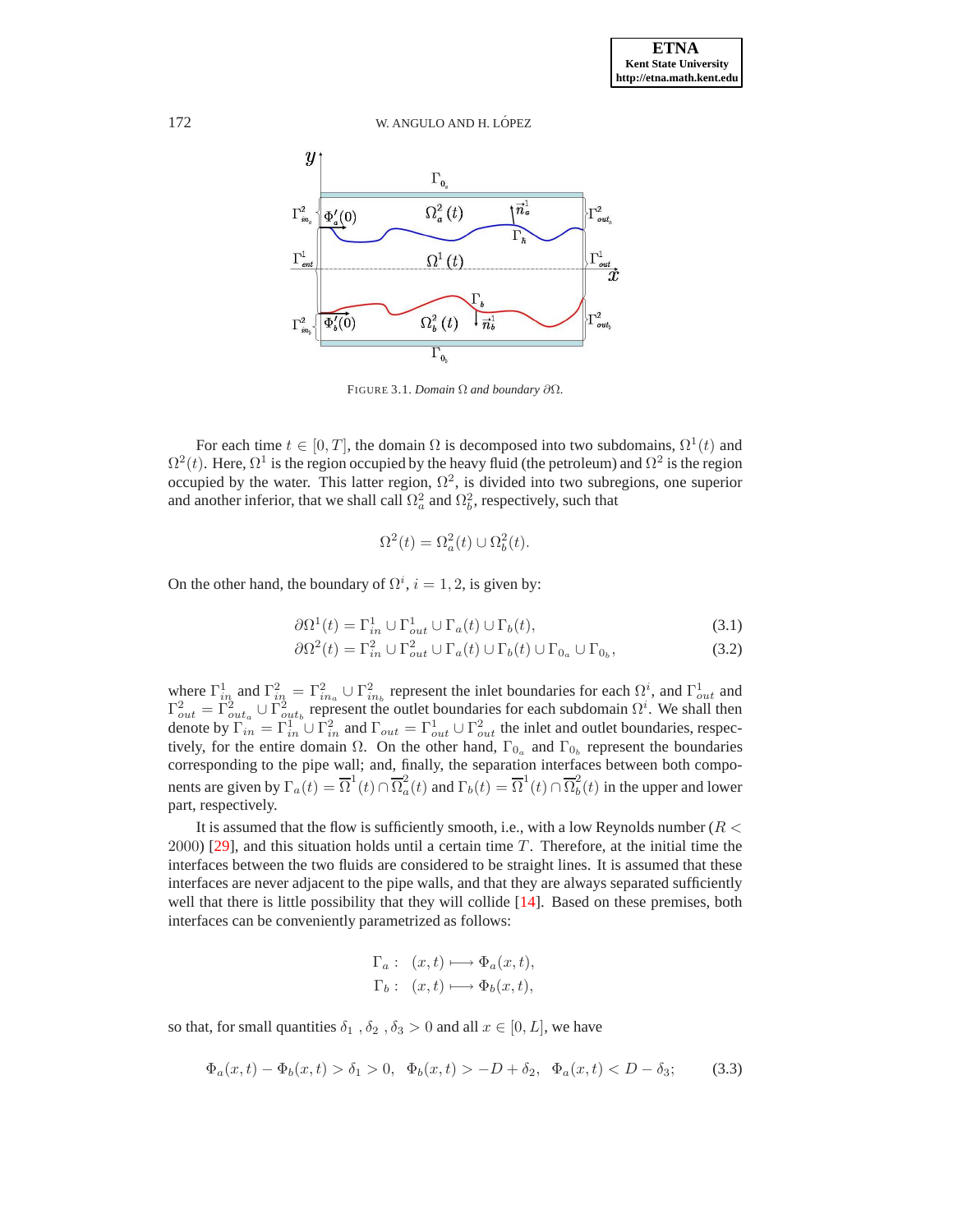the subdomains being defined by:

$$
\Omega^{1}(t) = \{(x, y) \in \Omega : \quad 0 \le x \le L, \ \ \Phi_{b}(x, t) < y < \Phi_{a}(x, t)\},\tag{3.4}
$$

$$
\Omega_a^2(t) = \{(x, y) \in \Omega : \quad 0 \le x \le L, \ \ \Phi_a(x, t) < y \le D\},\tag{3.5}
$$

$$
\Omega_b^2(t) = \{(x, y) \in \Omega : \quad 0 \le x \le L, \ \ -D \le y < \Phi_b(x, t)\},\tag{3.6}
$$

where  $D > 0$  is the radius of the pipeline and L is the pipeline length.

To describe the density and the viscosity in all  $\Omega$ , we introduce the piecewise constant quantities  $\rho$  and  $\mu$  defined by

$$
\rho = \sum_{i=1}^{2} \chi^{i} \rho^{i} \text{ and } \mu = \sum_{i=1}^{2} \chi^{i} \mu^{i},
$$
\n(3.7)

where  $\chi^i$  is the characteristic function of subdomain  $\Omega^i$ ,  $i = 1, 2$ , with  $\chi^2$  defined by

$$
\chi^2 = \chi_{\Omega_a^2 \cup \Omega_b^2} = \chi_{\Omega_a^2} + \chi_{\Omega_b^2}.
$$

Here  $\rho^i$  and  $\mu^i$  are, respectively, the given densities and the viscosities constant in each  $\Omega^i$ ,  $i = 1, 2$ . The velocity and pressure fields are set forth as follows:

$$
\forall (\mathbf{x},t) \in \Omega^i \times [0,T], \quad \mathbf{u} = \mathbf{u}^i(\mathbf{x},t) = (u^i_x(\mathbf{x},t), u^i_y(\mathbf{x},t)), \quad p = p^i(\mathbf{x},t), \quad i = 1,2.
$$

Then, for each time  $t \in [0, T] \subset \mathbb{R}$ , the Navier-Stokes problem is written as

<span id="page-3-1"></span>
$$
\rho \left( \frac{\partial \mathbf{u}}{\partial t} + \mathbf{u} \cdot \nabla \mathbf{u} \right) - \mu \Delta \mathbf{u} + \nabla p = \rho \mathbf{g} \quad \text{in each } \Omega^i, \ i = 1, 2,
$$
\n
$$
\nabla \cdot \mathbf{u} = 0 \quad \text{in } \Omega,
$$
\n(3.8)

where g is the gravity and

$$
\mathbf{u} \cdot \nabla \mathbf{u} = u_x \frac{\partial \mathbf{u}}{\partial x} + u_y \frac{\partial \mathbf{u}}{\partial y}.
$$

Togther with this PDE, we have the initial condition

$$
\forall \mathbf{x} \in \Omega^i, \quad \mathbf{u}^i(\mathbf{x},0) = \mathcal{U}_0^i(\mathbf{x}), \quad i = 1,2,
$$
\n(3.9)

in which  $\mathcal{U}_0^i$  is a smooth function such that  $\nabla \cdot \mathcal{U}_0^i = 0$  in  $\Omega^i$ ,  $i = 1, 2$ , and such that  $\mathcal{U}_0^i(\Gamma_{0_j} \cap \Gamma_{in}^2) = \mathbf{0}, j = a, b$ . In turn, the boundary conditions are

<span id="page-3-0"></span>
$$
\mathbf{u} = \mathbf{U} \qquad \text{on } \Gamma_{in},
$$
  
\n
$$
\mathbf{u}^2 = \mathbf{0} \qquad \text{on } \Gamma_{0j} \text{ for } j = a, b,
$$
  
\n
$$
\sigma \cdot \mathbf{n} = -p_{out} \mathbf{n} \quad \text{on } \Gamma_{out},
$$
\n(3.10)

and the interface conditions (continuity of the velocity and balance of the normal stress with the surface tension across the interface) are

<span id="page-3-2"></span>
$$
\left[\mathbf{u}^i\right]_{\Gamma_j} = \mathbf{0}, \quad [\sigma]_{\Gamma_j} \cdot \mathbf{n}_j^1 = -\frac{\kappa_j}{R_j} \mathbf{n}_j^1 \quad \text{for } i = 1, 2 \text{ and } j = a, b,
$$
 (3.11)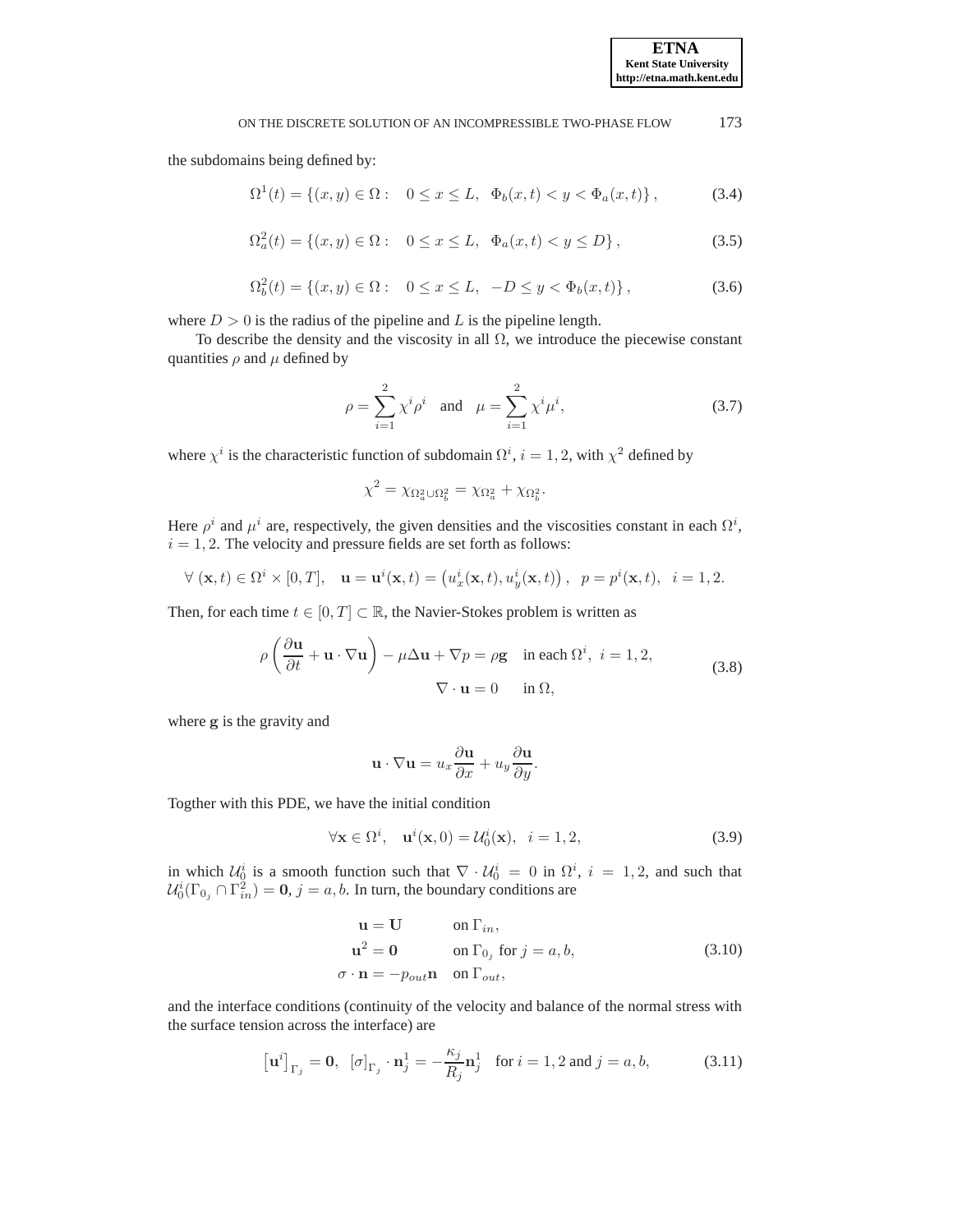where  $\mathbf{U} = \mathbf{U}^i$  on  $\Gamma_{in}^i$  for  $i = 1, 2$  denotes the given inlet velocity independent of time,  $p_{out}$ is a given exterior pressure on the outlet boundary, n is the unit exterior normal vector to the boundary of  $\Omega^i$ ,  $\mathbf{n}_j^1$  is the normal vector to  $\Gamma_j$ ,  $j = a, b$ , exterior to  $\Omega^1$ , and  $[\cdot]_{\Gamma_j}$  denotes the jump on  $\Gamma_j$  in the direction of  $\mathbf{n}_j^1$ ,  $j = a, b$ , i.e.,

$$
[f]_{\Gamma_j} = f|_{\Omega^1} - f|_{\Omega_j^2}.
$$

Physically, the first condition in [\(3.10\)](#page-3-0) represents the velocity field with which the fluids enter into  $\Omega^i$ ,  $i = 1, 2$ , through  $\Gamma_{in}$ . The second condition refers to the non-sliding condition that is greater than the velocity field of fluid 2 since it is in contact with the pipe wall,  $\Gamma_{0_j}$ ,  $j = a, b$ , as a solid element of subdomain  $\Omega^2(t)$ . Finally, the third condition represents the balance of normal surface tension forces with respect to the external pressure necessary to establish equilibrium with the stresses exerted by both fluids on the outlet boundary  $\Gamma_{out}$ . For details on this type of boundary conditions, see [\[5](#page-15-6), [12](#page-15-7), [13](#page-15-8)]. On the other hand,  $\kappa_j > 0$ ,  $j = a, b$ , are given physical constants depending of the two fluids in contact. In this spirit, as the lubricated fluid (water, top and bottom) is the same, it would be natural to take  $\kappa_a = \kappa_b$  =surface tension between water and oil. As the geometry of the interface is involved in the term [\[10](#page-15-9)],  $R_i$ ,  $j = a, b$ , denotes the radius of the curvature with the appropriate sign, i.e., with the convention that  $R_j > 0$  if the center of the curvature of  $\Gamma_j$  is located in  $\Omega^1$ ,  $j = a, b$ ; and  $\sigma$  is the stress tensor given by the Navier-Stokes constitutive equation for incompressible Newtonian fluids:

$$
\sigma = \sigma(\mathbf{u}, p) = \mu A_1(\mathbf{u}) - p\mathbf{I},
$$

where  $A_1(\mathbf{u}) = (\nabla \mathbf{u} + (\nabla \mathbf{u})^t)$  is the rate of strain tensor; see [\[5](#page-15-6), [7](#page-15-1), [25](#page-16-4), [29\]](#page-16-3).

We assume that the inlet velocity U has the form:

$$
\forall y \in (-D, D), \quad \mathbf{U} = -U(y)\mathbf{n} = (U(y), 0)^t, \quad U(y) > 0,
$$
\n(3.12)

i.e., the inlet velocity is parallel to the normal vector n and is directed *inside* Ω. Moreover, we assume that  $U(D) = U(-D) = 0$ ; thus, U satisfies the compatibility condition

$$
\mathbf{U}^2 \left( \Gamma_{0_j} \cap \Gamma_{in}^2 \right) = \mathbf{0}, \ \ j = a, b. \tag{3.13}
$$

Finally, the equation for the motion of the free surface  $\Gamma_j$ ,  $j = a, b$ , (stating the immiscibility of the fluids) is given by

$$
\frac{\partial \Phi_j}{\partial t} + u_x \frac{\partial \Phi_j}{\partial x} = u_y, \ \ j = a, b,
$$
\n(3.14)

with the following initial and boundary conditions:

$$
\forall x \in [0, L], \ \Phi_j(x, 0) = \pm y_0, \ j = a, b,
$$
  

$$
\forall t \in [0, T], \ \Phi_j(0, t) = \pm y_0, \ j = a, b,
$$

where  $\pm y_0 \in (0, \pm D)$  is a constant that adopts the + sign if  $j = a$  and the – sign if  $j = b$ .

In  $[4]$ , the nonlinear convection term in the Navier-Stokes equations  $(3.8)$  was semidiscretized using the characteristics method; see  $\begin{bmatrix} 1, 3, 6 \end{bmatrix}$  $\begin{bmatrix} 1, 3, 6 \end{bmatrix}$  $\begin{bmatrix} 1, 3, 6 \end{bmatrix}$  $\begin{bmatrix} 1, 3, 6 \end{bmatrix}$  $\begin{bmatrix} 1, 3, 6 \end{bmatrix}$ . With this, the position of the fluid particles is a function of t and the convection term is the total derivative (or the material derivative) which is approximated by

$$
\frac{\partial \mathbf{u}}{\partial t} + \mathbf{u} \cdot \nabla \mathbf{u} = \frac{d \mathbf{u}}{dt} \approx \frac{\mathbf{u}_{m}^{m+1} - \mathbf{u}_{m} \left( \mathbf{X}^{m} \right)}{\delta t},
$$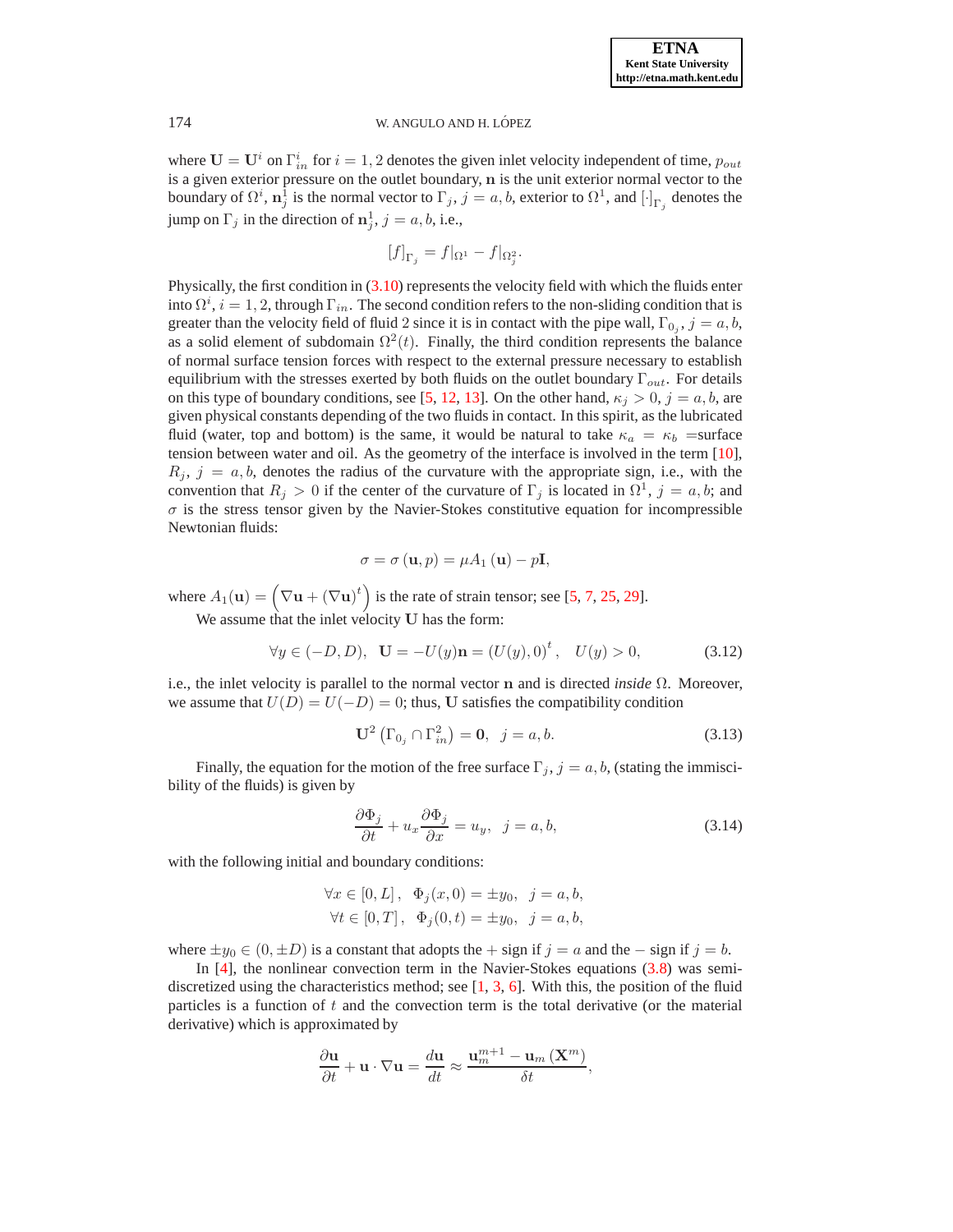where  $\delta t > 0$  is the time step,  $\mathbf{u}_m^{m+1}$  is an approximation of the fluid's velocity at time  $t^{m+1}$ defined on the approximate domain at time  $t^m$ , and  $\mathbf{X}^m = \mathbf{X}(t^m)$  is the characteristic at time  $t^m$ . Then, the Navier-Stokes equations in  $(3.8)$  are transformed into the known momentum equations, and the generalized Stokes system is obtained for incompressible flow (for simplificity, the dependency on each time  $t^m$  was suppressed):

<span id="page-5-0"></span>
$$
\alpha \rho \mathbf{u} - \mu \Delta \mathbf{u} + \nabla p = \rho \mathbf{g} + \rho \alpha \mathbf{w} \quad \text{in each } \Omega^i, \ i = 1, 2,
$$
  

$$
\nabla \cdot \mathbf{u} = 0 \qquad \text{in } \Omega,
$$
 (3.15)

where  $\alpha$  represents  $1/\delta t$  and w represents  $\mathbf{u}_m(\mathbf{X}^m)$  (known at a previous time  $t^{m-1}$ ). The boundary conditions are given by [\(3.10\)](#page-3-0) and the problem posed in these terms is known as a *generalized Stokes problem* (cf. [\[18](#page-15-13), [20\]](#page-15-14)), which can be solved for each time step given the surface that describes the interface. The first condition for the interfaces  $(3.11)$  remains the same, and since the position of each interface is now known, the second condition simplifies, and [\(3.11\)](#page-3-2) is transformed into

<span id="page-5-1"></span>
$$
[\mathbf{u}^{i}]_{\Gamma_{j}} = \mathbf{0}, \ [\sigma]_{\Gamma_{j}} \cdot \mathbf{n}_{j}^{1} = -K_{j} \mathbf{n}_{j}^{1} \text{ for } i = 1, 2 \text{ and } j = a, b,
$$
 (3.16)

where  $K_j$ , used to represent  $\kappa_j/R_j$  for each  $j = a, b$ , is now a known function. Finally, [\(3.15\)](#page-5-0), [\(3.10\)](#page-3-0), and [\(3.16\)](#page-5-1) are the expressions that define the generalized Stokes problem with non-standard boundary conditions. Let us consider a variational formulation equivalent to the generalized Stokes problem with non-standard boundary conditions [\(3.15\)](#page-5-0), [\(3.10\)](#page-3-0) and [\(3.16\)](#page-5-1), studied in [\[4\]](#page-15-3): given the functions w,  $p_{out}$ ,  $\mu$ ,  $\rho$ ,  $K_j$ ,  $j = a, b$ , and the constant  $\alpha$ , find  $u \in X + \overline{U}$  and  $p \in M$  to solve

<span id="page-5-2"></span>
$$
\forall \mathbf{v} \in X, \ a(\mathbf{u}, \mathbf{v}) + b(\mathbf{v}, p) = \ell(\mathbf{v}),
$$
  
\n
$$
\forall q \in M, \ b(\mathbf{u}, q) = 0,
$$
\n(3.17)

where the function  $\overline{U}$  is an extension to all  $\Omega$  of the inlet velocity U,

$$
X = \left\{ \mathbf{v} \in \left[ H^1(\Omega) \right]^2; \ \mathbf{v} |_{\Gamma_{in}} = \mathbf{0}, \ \mathbf{v} |_{\Gamma_{0_j}} = \mathbf{0} \text{ for } j = a, b \right\},\tag{3.18}
$$

$$
M = \left\{ q : \Omega \to \mathbb{R}; \ q \in L^2(\Omega) \right\},\tag{3.19}
$$

 $a: X \times X \rightarrow \mathbb{R}$  is a *bilinear form* defined as

$$
a(\mathbf{u}, \mathbf{v}) = \alpha \int_{\Omega} \rho \mathbf{u} \cdot \mathbf{v} \, d\mathbf{x} + \frac{1}{2} \int_{\Omega} \mu A_1(\mathbf{u}) : A_1(\mathbf{v}) \, d\mathbf{x},
$$

 $b: X \times M \to \mathbb{R}$  is a *bilinear form* defined by

$$
b(\mathbf{v},p)=-\int_{\Omega}p\nabla\cdot\mathbf{v}\,d\mathbf{x}
$$

and, finally,  $\ell : X \to \mathbb{R}$  is a *linear form* defined by

$$
\ell(\mathbf{v}) = \int_{\Omega} \rho(\mathbf{g} + \alpha \mathbf{w}) \cdot \mathbf{v} \, d\mathbf{x} - \int_{\Gamma_{out}} p_{out} \mathbf{n} \cdot \mathbf{v} \, ds - \int_{\Gamma_a} K_a \mathbf{n}_a^1 \cdot \mathbf{v} \, ds - \int_{\Gamma_b} K_b \mathbf{n}_b^1 \cdot \mathbf{v} \, ds.
$$

The pressure has no indeterminate constant because the outflow condition in [\(3.10\)](#page-3-0) and the transmission condition in  $(3.11)$  involve the stress tensor.

In [\[4\]](#page-15-3), it is demonstrated that the bilinear form  $a(\cdot, \cdot)$  is X-elliptic, the linear form  $\ell(\cdot)$  is a continuous linear functional, and the bilinear form  $b(\cdot, \cdot)$  satisfies an inf-sup condition over  $X \times M$ . Therefore, the variational formulation [\(3.17\)](#page-5-2) is a well-posed problem.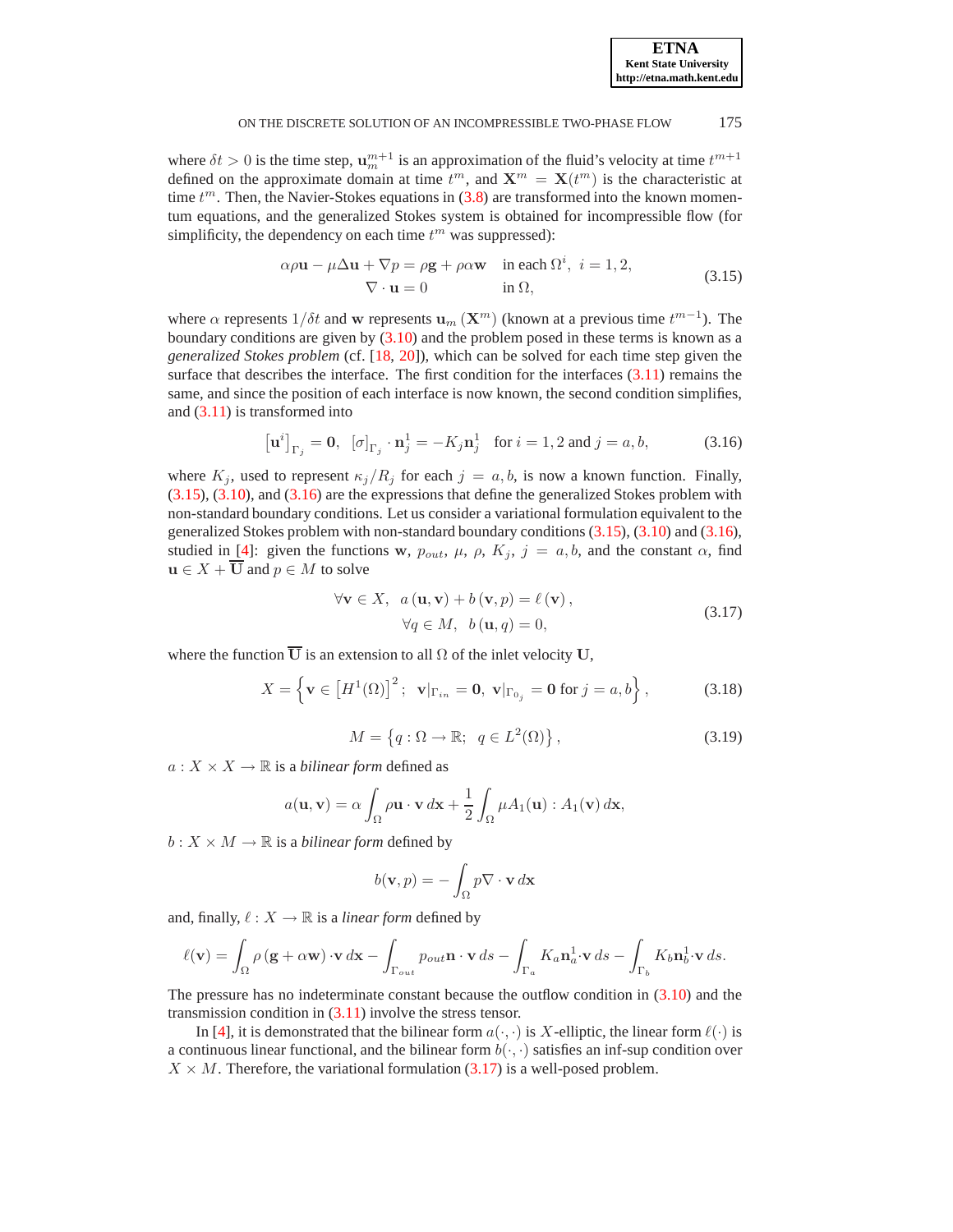

<span id="page-6-1"></span>FIGURE 4.1. *Domain*  $\Omega_h$  *and boundary*  $\partial \Omega_h$ 

<span id="page-6-0"></span>**4. Spatial discretization.** Taking into account that  $K_j$ ,  $j = a, b$ , is related to the surface tension, from this section onwards we shall assume that each  $\Gamma_j$  is a curve of class  $\mathcal{C}^1\cap H^2(\Omega)$ with a horizontal tangent at the inlet point  $(0, y_0)$  for  $\Phi_a$  and at  $(0, -y_0)$  for  $\Phi_b$ , i.e.,

$$
\Phi'_a(0) = 0
$$
 y  $\Phi'_b(0) = 0$ .

Then we triangulate separately each subdomain  $\Omega^i$  with a triangulation  $\mathcal{T}_h^i$ , so that the global triangulation given by

$$
\mathcal{T}_h = \mathcal{T}_h^1 \cup \mathcal{T}_h^2,
$$

with  $T_h^2 = T_{h,a}^2 \cup T_{h,b}^2$ ,  $h = \max_{T \in \mathcal{T}_h} (h_T)$ , is conforming and regular in the sense that there is no overlapping among the elements of triangulation, and there exists a constant  $\zeta$ independent of  $h$  such that

$$
\forall T \in \mathcal{T}_h, \quad \frac{h_T}{\rho_T} \le \zeta,
$$

where  $h_T$  denotes the diameter of each T and  $\rho_T$  is the diameter of the circle inscribed in T. Let us also consider that  $\mathcal{T}_h$  contains two polygonal lines  $\Gamma_{h,a}$  and  $\Gamma_{h,b}$  whose nodes are on the interfaces  $\Gamma_a$  and  $\Gamma_b$ , respectively. Then we denote by  $\Omega_h^i$  the domain approximating  $\Omega^i$ , i.e., the region bounded by  $\Gamma_{h,a}$ ,  $\Gamma_{h,b}$ ,  $\Gamma_{0}^{i}$ ,  $\Gamma_{in}^{i}$  and  $\Gamma_{out}^{i}$  as illustrated in Figure [4.1.](#page-6-1)

In order to employ the Crouzeix-Raviart/ $P_0$  finite elements, we denote by  $\mathcal{E}(T)$  the set of all sides of an element  $T \in \mathcal{T}_h$ ,  $\mathcal{E} = \bigcup_{T \in \mathcal{T}_h} \mathcal{E}(T)$  the set of all sides in  $\mathcal{T}_h$ ,  $\mathcal{E}_{\partial \Omega_h}$  ${e \in \mathcal{E}}; e \subset \Omega_h$  the set of sides at the boundary, and  $\mathcal{E}_0 = \mathcal{E} \setminus \mathcal{E}_{\partial \Omega_h}$  the set of internal sides, including even those corresponding to the two polygonal lines which approximate the interfaces. For a given piecewise continuous function v, the jump [v] on a side  $e \in \mathcal{E}$  is defined by

$$
[v](\mathbf{x}) = v(\mathbf{x})\big|_{T_1} - v(\mathbf{x})\big|_{T_2}, \quad e = (T_1 \cap T_2) \not\subset \partial\Omega_h, T_1, T_2 \in \mathcal{T}_h,
$$

where x is a point in e. Finally, for every  $e \in \mathcal{E}$ , its midpoint shall be denoted by  $x_e$ .

From everything dealt with above, the nonconforming Crouzeix-Raviart space of degree one [\[11](#page-15-15)] is defined by

$$
P_h = \left\{ v_h \in L^2(\Omega) : \forall T \in \mathcal{T}_h, v_h \big|_T \in P_1(T); \forall e \in \mathcal{E}, v_h \text{ is continuous on } \mathbf{x}_e \right\},\
$$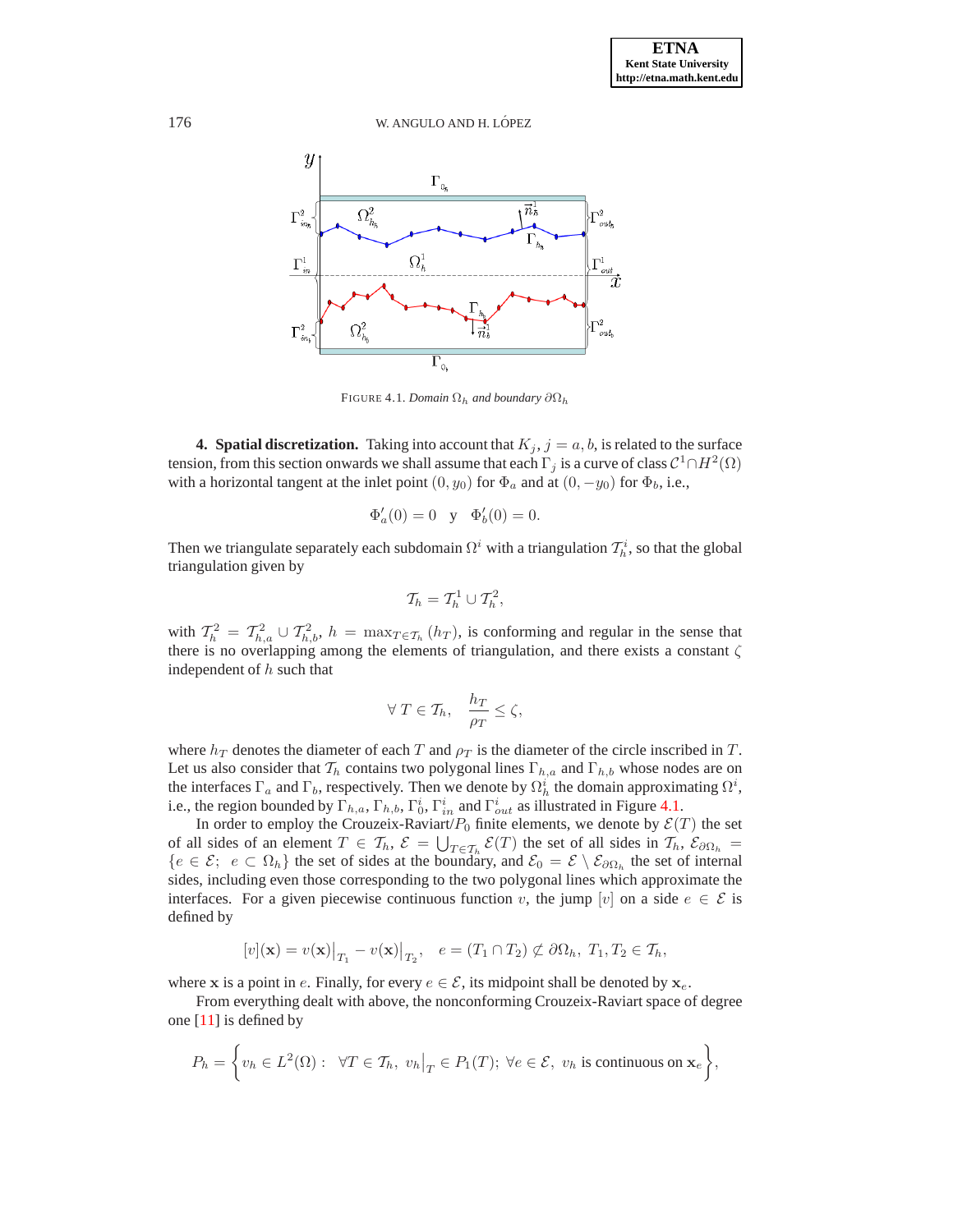in which  $P_1(T)$  is the space of polynomials of degree less than or equal to one defined on each  $T \in \mathcal{T}_h$ . The property that  $v_h$  is only continuous on  $\mathbf{x}_e$  implies that

$$
\forall e \in \mathcal{E}_0, \quad \int_e [v_h] \, ds = 0.
$$

If  $e_i$ ,  $i = 1, 2, 3$ , is the *i*th side of  $T \in \mathcal{T}_h$  opposite to its *i*th vertex  $a_i$ , then for the space  $P_h$ the base functions associated to the midpoint  $x_{e_i}$  are given by

$$
\varphi_{i,T} = 1 - 2\lambda_i, \quad i = 1, 2, 3,
$$

where  $\lambda_i$  is the usual barycentric coordinate relative to the vertex  $a_i$ . Furthermore, for each  $\varphi_{i,T}$ ,  $i = 1, 2, 3$ , we have that

<span id="page-7-0"></span>
$$
\int_{e_i} \varphi_{j,T} ds = |e_i| \delta_{ij}, \qquad (4.1)
$$

**ETNA Kent State University http://etna.math.kent.edu**

where  $|e_i|$  is the length of the side  $e_i$ ,  $i = 1, 2, 3$ , and  $\delta_{ij}$  is the Kronecker delta function. We introduce now the global Crouzeix-Raviart interpolation operator,  $\Pi_h \in \mathcal{L}(H^1(\Omega), P_1)$ , defined as

$$
\forall v \in H^{1}(\Omega), \ \forall T \in \mathcal{T}_{h}, \ \ \Pi_{h}(v)\big|_{T} = \Pi_{T}(v\big|_{T}),
$$

where  $\Pi_T \in \mathcal{L}(H^1(T), P_1(T))$  is the local Crouzeix-Raviart operator defined by

$$
\int_{e_i} \Pi_T(v) \, ds = \int_{e_i} v \, ds, \ \ i = 1, 2, 3.
$$

Now, considering [\(4.1\)](#page-7-0), we have that for  $x_{e_i}$ 

$$
\Pi_T(v)(\mathbf{x}_{e_i}) = \frac{1}{|e_i|} \int_{e_i} v \, ds, \quad i = 1, 2, 3.
$$

Hence,  $\Pi_T: H^1(T) \to P^1(T)$  can be written as

$$
\forall v \in H^{1}(T), \ \ \Pi_{T}(v) = \sum_{i=1}^{3} \Pi_{T}(v)(\mathbf{x}_{e_{i}}) \varphi_{i,T}.
$$

Thus, the velocity **u** of the problem shall be approximated by a function  $\mathbf{u}_h$  belonging to the following space:

$$
X_h = \left\{ \mathbf{v}_h \in L^2(\Omega)^2; \ \forall T \in \mathcal{T}_h, \ \mathbf{v}_h \middle|_T \in P_h^2 \right\}. \tag{4.2}
$$

Moreover, we define the space of functions  $\mathbf{v}_h$  with zero discrete divergence in each  $T \in \mathcal{T}_h$ as follows:

$$
V_h = \{ \mathbf{v}_h \in X_h; \ \nabla_h \cdot \mathbf{v}_h = 0 \},\tag{4.3}
$$

in which  $\nabla_h \cdot \mathbf{v}_h = \nabla \cdot (\mathbf{v}_h|_T)$  for each  $T \in \mathcal{T}_h$ . Similarly, we approximate the pressure p by a function  $p_h$  from the space

$$
M_h = \left\{ q_h \in L^2(\Omega); \ q_h \big|_T \in P_0(T), \ \forall T \in \mathcal{T}_h \right\},\
$$

where  $P_0(T)$  is the space of zero degree polynomials defined on  $T \in \mathcal{T}_h$ .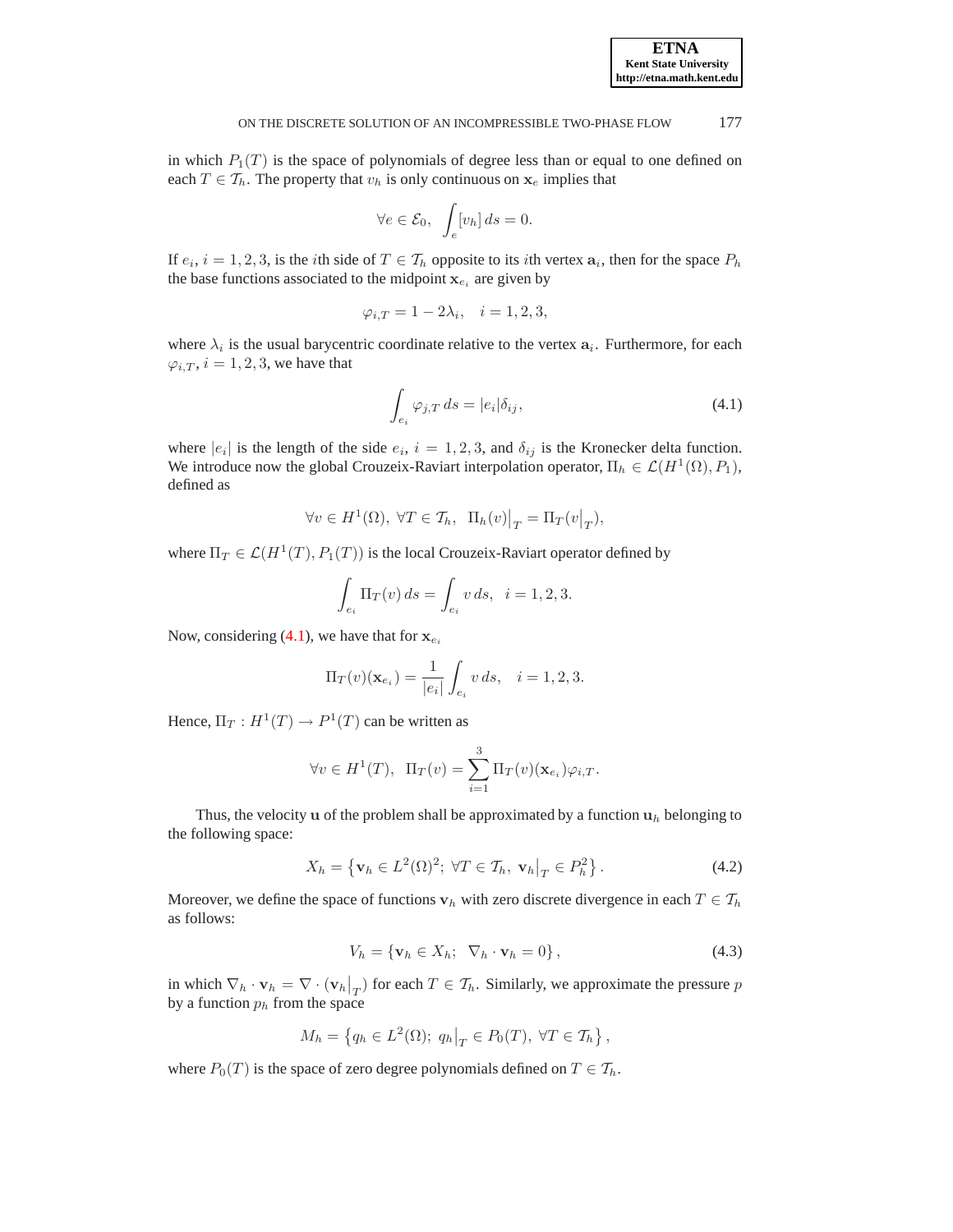Now, we must define the lifting of the inlet velocity U, so that the lifting can be appropriately approximated, considering that it is not reasonable to assume that  $U$  is globally smooth. Due to physical considerations, the regularity of  $U$  cannot be greater than that of the *inflow* velocity of the static problem, specifically,  $H^{3/2-\epsilon}(\Gamma_{in})$ . The following proposition demonstrates the existence of a lifting U.

<span id="page-8-0"></span>PROPOSITION 4.1. Assume that  $\Gamma_j$ ,  $j = a, b$ , satisfies the above assumptions, and that U belongs to  $H^1(\Gamma_{in})$  and its restriction to  $\Gamma_{in}^i$  belongs to  $H^2(\Gamma_{in}^i)$  for  $i=1,2.$  Then there *exists a function*  $\overline{\mathbf{U}} \in [H^1(\Omega)]^2$  such that  $\text{div}(\overline{\mathbf{U}}) = 0$  in  $\Omega$ ,  $\overline{\mathbf{U}} = \mathbf{0}$  on  $\Gamma_{0j}$ ,  $j = a, b$ ,  $\overline{\bf U} = (U,0)^t$  on  $\Gamma_{in}$ , its restriction  $\overline{\bf U}^i$  to  $\Omega^i$  belongs to  $[H^2(\Omega^i)]^2$  for  $i=1,2$ , and

$$
\|\overline{\mathbf{U}}\|_{[H^{2}(\Omega^{i})]^{2}} \leq C\|U\|_{H^{2}(\Gamma_{in}^{i})} \text{ for } i = 1, 2,
$$
\n(4.4)

*with a constant* C *that is independent of* U*.*

*Proof.* The proof shall be presented schematically for  $\Omega^1$ ; it is similar for  $\Omega^2$ . The construction of  $\overline{U}$  is based on the observation that if  $\Phi_a(x) = y_0$  and  $\Phi_b(x) = -y_0$  for all  $x \in [0, L]$ , then the function  $\overline{U}$  satisfies all the requirements in this proposition. Therefore, as a first intermediate step, we propose the lifting

$$
\widetilde{\mathbf{U}} = (\widetilde{U}, 0)^t,
$$

in which

$$
\forall (x, y) \in \Omega, \quad \widetilde{U}(x, y) = U\left(\mathcal{L}(x, y)\right) a(x) + cb(x)\varrho^{1}(y),\tag{4.5}
$$

for which  $a \in \mathcal{C}^{\infty}$  is a truncating function satisfying

$$
0\leq a(x)\leq 1 \text{ in }[0,L], \quad a(x)=1 \text{ in }[0,L/2], \quad a(x)=0 \text{ in }[3L/4,L];
$$

 $b \in \mathcal{C}^{\infty}$  is given by  $b(x) = 1 - a(x)$ ; c is a constant such that for each connected component  $\Omega^i$ ,  $i = 1, 2$ , we have

$$
\int_{\partial\Omega^i} \widetilde{\mathbf{U}}\cdot \mathbf{n} \, ds = 0;
$$

 $L$  is the function

$$
\forall x \in [0, L], \ \forall y \in [\Phi_b(x), \Phi_a(x)],
$$

$$
\mathcal{L}(x, y) = \left(\frac{2y_0}{\Phi_a(x) - \Phi_b(x)}\right) y - y_0 \left(\frac{\Phi_a(x) + \Phi_b(x)}{\Phi_a(x) - \Phi_b(x)}\right);
$$

and, finally,  $\rho^1$  is the restriction to  $\Gamma^i_{out}$  of a smooth non-negative function  $\rho$  that vanishes identically in a neighborhood of  $\partial\Omega$  except in the neighborhood of  $\Gamma_{out}$ . Moreover, its trace on  $\Gamma_{out}$  has compact support and satisfies

$$
\int_{\Gamma_{out}} \varrho \, ds = 1.
$$

Since  $\partial \Omega^1$  is closed, and considering the definition of c, we have

$$
\int_{\Omega^1} \operatorname{div}(\widetilde{\mathbf{U}}) d\mathbf{x} = 0.
$$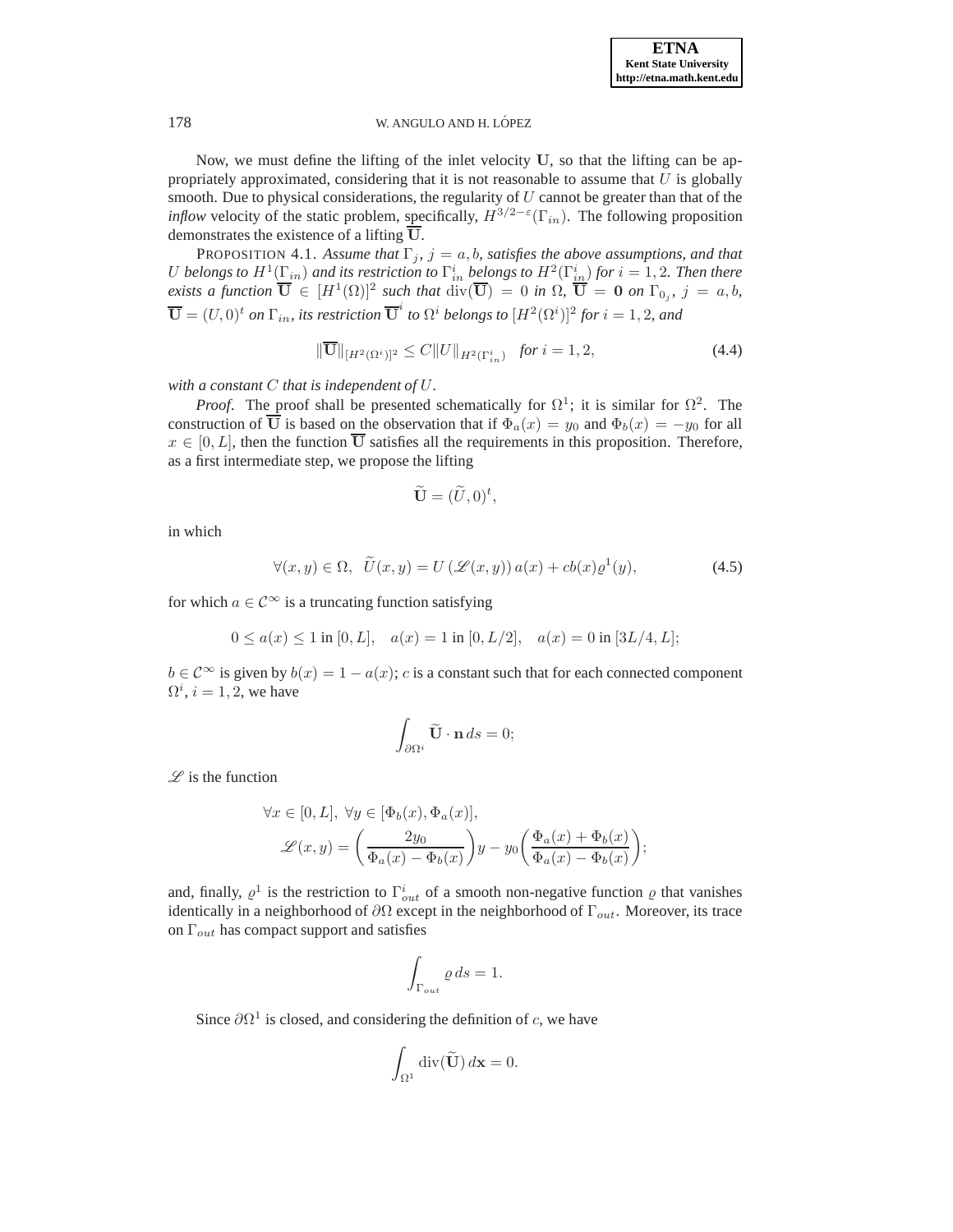The foregoing considerations imply that  $\bar{U}$  satisfies all the hypotheses in the proposition, except that its divergence does not necessarily have to be zero. In effect,

$$
\operatorname{div}(\widetilde{\mathbf{U}}) = g(x, y),
$$

with

$$
g(x,y) = 2y_0 \left( \frac{[\Phi_b(x) - y] \Phi_a'(x) - [\Phi_a(x) - y] \Phi_b'(x)}{(\Phi_a - \Phi_b)^2} \right) a(x) \frac{\partial U}{\partial \mathcal{L}} + U(\mathcal{L}(x,y)) a'(x) + c \varrho^1(y) b'(x),
$$

where  $a'$  and  $b'$  are the first derivatives with respect to x of the functions a and b, respectively. It can also be shown that

<span id="page-9-0"></span>
$$
\frac{\widetilde{U}}{\delta} \in L^2(\Omega^1),\tag{4.6}
$$

where  $\delta(\mathbf{x})$  is the minimum distance of  $\mathbf{x} \in \Omega^1$  to the corners of  $\partial \Omega^1$ . Then, according to Kellogg and Osborn  $[24]$ , the condition given by  $(4.6)$  implies that there exists a function  $\mathbf{v} \in [H^2(\Omega^1) \cap H_0^1(\Omega^1)]^2$  such that

$$
\mathrm{div}(\mathbf{v}) = g \ \text{ in } \Omega^1 \ \text{ and } \ \| \mathbf{v} \|_{[H^2(\Omega^1)]^2} \leq C \| g \|_{H^1(\Omega^1)}.
$$

This is so even when the domain  $\Omega^1$  is not convex, since in this case it is only required that the angles at the two corners of the boundary  $\Gamma_{in}^1$  be smaller than  $\pi$ ; this is satisfied due to the hypotheses established on the interfaces. Finally, the proof is concluded by taking

<span id="page-9-1"></span>
$$
\overline{\mathbf{U}} = \widetilde{\mathbf{U}} - \mathbf{v},\tag{4.7}
$$

as the appropriate lifting that satisfies all the requirements of this proposition.

Since a function that belongs to  $H^1(\Omega^i)$  for  $i = 1, 2$  also belongs to  $H^{1/2-\epsilon}(\Omega)$  for any  $\varepsilon > 0$ , Proposition [4.1](#page-8-0) has the following corollary.

COROLLARY 4.2. *Under the assumptions of Proposition [4.1,](#page-8-0)* the function  $\overline{U}$  *defined by [\(4.7\)](#page-9-1) belongs to*  $[H^{3/2-ε}(\Omega)]^2$  *for any*  $ε > 0$ *, and there exists a constant*  $C(ε)$  *independent of* U *and* U *such that*

$$
\|\overline{\mathbf{U}}\|_{[H^{3/2-\varepsilon}(\Omega)]^2} \le C(\varepsilon) \|U\|_{H^{3/2-\varepsilon}(\Gamma_{in})} \le C(\varepsilon) \sum_{i=1}^2 \|U\|_{H^2(\Gamma_{in}^i)}. \tag{4.8}
$$

As  $\overline{\mathbf{U}} \in [H^1(\Omega)]^2$ , it can be approximated component by component using the global Crouzeix-Raviart interpolator, since it is enough for it to possess a continuous trace in each segment. We define this approximation by

<span id="page-9-2"></span>
$$
\overline{\mathbf{U}}_h = \left(\Pi_h(U), 0\right)^t
$$

and we have the following result.

PROPOSITION 4.3. Let  $\overline{U}$  *be the function of the Proposition [4.1](#page-8-0) and*  $\overline{U}_h$  *its approximation by means of the global Crouzeix-Raviart interpolator. Then*

$$
\forall q_h \in M_h, \ \int_{\Omega} q_h \nabla_h \cdot \overline{\mathbf{U}}_h \, d\mathbf{x} = 0.
$$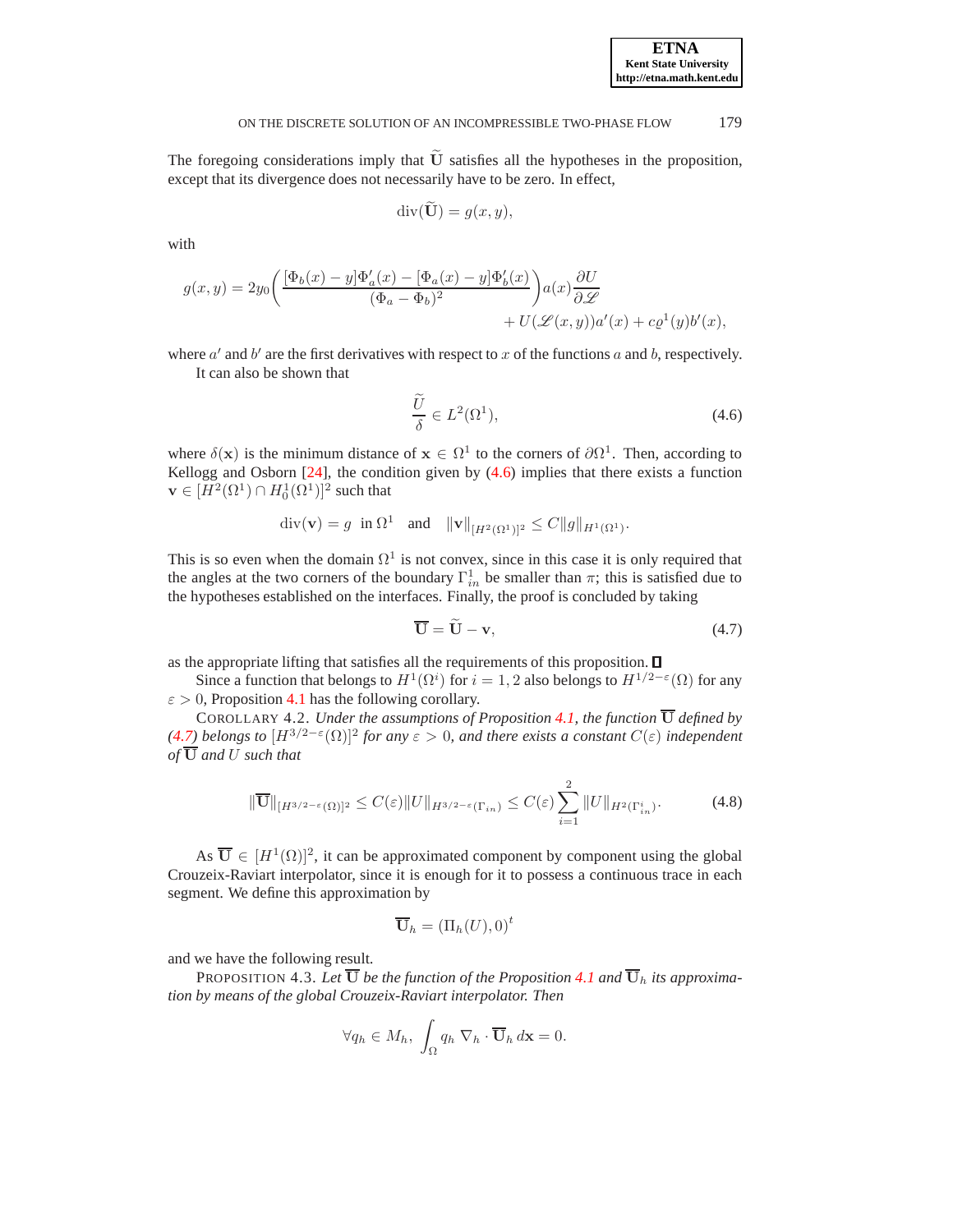*Proof.* For all  $q_h \in M_h$  we have

$$
\int_{\Omega} q_h \nabla_h \cdot \overline{\mathbf{U}}_h \, d\mathbf{x} = \sum_{T \in \mathcal{T}_h} q_h \big|_T \sum_{i=1}^3 \int_{e_i} \overline{\mathbf{U}}_h \cdot \mathbf{n}_{e_i} \, ds,
$$

where  $n_{e_i}$  is the normal unit vector external to T on its *i*th side  $e_i$ . By the definition of the Crouzeix-Raviart interpolation operator

$$
\int_{e_i} \overline{\mathbf{U}}_h \cdot \mathbf{n}_{e_i} \, ds = \int_{e_i} \overline{\mathbf{U}} \cdot \mathbf{n}_{e_i} \, ds.
$$

Thus,

$$
\forall q_h \in M_h, \quad \int_{\Omega} q_h \nabla_h \cdot \overline{\mathbf{U}}_h \, d\mathbf{x} = \int_{\Omega} q_h \nabla \cdot \overline{\mathbf{U}} \, d\mathbf{x}
$$

and the proof concludes with the fact that  $\nabla \cdot \overline{\mathbf{U}} = 0$  in  $\Omega$ .  $\Box$ 

Another point that must be addressed prior to proposing a discrete variational formulation involves the approximation of the integral term that takes surface tension into account,

$$
K_j(\mathbf{v}) = \int_{\Gamma_j} K_j \mathbf{n}_j^1 \cdot \mathbf{v} \, ds, \quad j = a, b.
$$

The proposed approximation is motivated by the fact that with the sign convention used for each  $R_j$ , we have

$$
\frac{\mathbf{n}_j^1}{R_j} = -\frac{\mathbf{n}_j}{\overline{R}_j} = \frac{d\mathbf{t}_j}{ds}, \ \ j = a, b,
$$

where  $t_j$  is the tangent to  $\Gamma_j$  in the direction of increasing s, which is the same as the direction of increasing  $x; \mathbf{n}_j$  is the principal normal vector to  $\Gamma_j$ , i.e., parallel to  $\mathbf{n}_j^1$  and directed toward the *center of curvature* of  $\Gamma_j$ ; and  $\overline{R}_j$  is the positive *radius of curvature*, i.e.,  $\overline{R}_j = R_j$  if the center of the curvature is located inside of  $\Omega^1$  and  $\overline{R}_j = -R_j$  if the center of curvature is on the other side. Therefore, in the case of test functions  $v_h \in X_h$ , we have

$$
K_j(\mathbf{v}_h) = \int_{\Gamma_j} \kappa_j \mathbf{v}_h \cdot \frac{d\mathbf{t}_j}{ds} ds = \kappa_j \int_{\Gamma_j} \mathbf{v}_h \cdot \frac{d\mathbf{t}_j}{ds} ds, \ j = a, b.
$$
 (4.9)

Now, let

$$
\mathbf{x}_r^j = (x_r^j, y_r^j = \Phi_j(x_r^j)), \quad 0 \le r \le N, \ \ j = a, b
$$

be the points defined in each  $\Gamma_i$ , with

$$
0 = x_0^j < x_1^j < \dots < x_{(N-1)}^j < x_N^j = L, \ \ j = a, b.
$$

Let  $\tilde{S}_r^j$  be the arch of  $\Gamma_j$  with end points  $x_r^j$  and  $x_{r+1}^j$ . The polygon  $\Gamma_{h,j}$  is built from straight lines that connect the nodes of  $x_r^j$  to  $x_{r+1}^j$  for every  $0 \le r \le N-1$ , and we denote by  $S_r^j$ the chord  $[\mathbf{x}_r^j, \mathbf{x}_{r+1}^j]$ . We define the unit tangent  $\mathbf{t}^j$  along the chord  $S_r^j$  by

$$
\mathbf{t}_r^j = \frac{\mathbf{x}_{r+1}^j - \mathbf{x}_r^j}{\left|\mathbf{x}_{r+1}^j - \mathbf{x}_r^j\right|}, \ \ 0 \le r \le N, \ \ j = a, b,
$$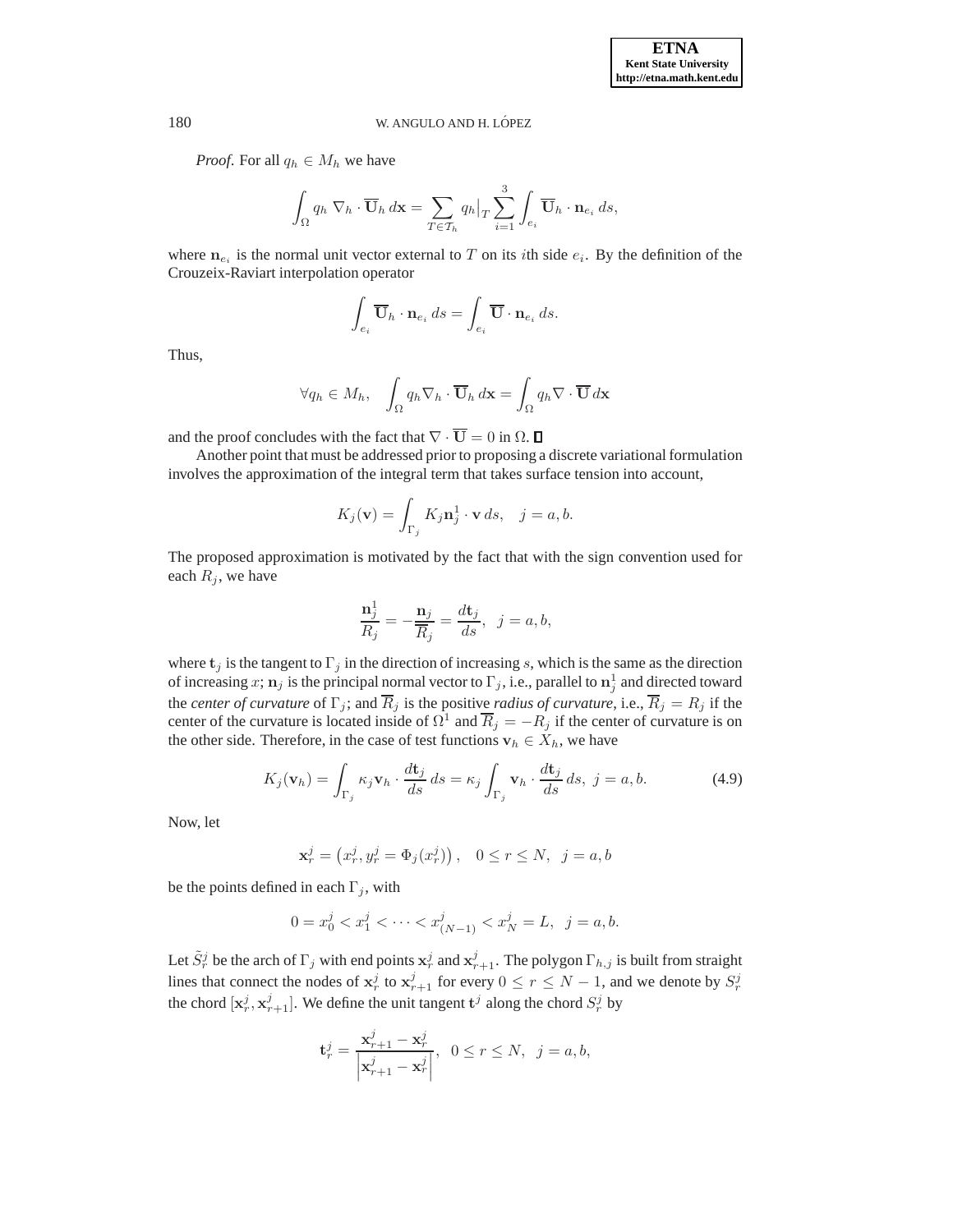and approximate  $K_j(\mathbf{v}_h)$  by the following formula:

$$
\forall \mathbf{v}_h \in X_h, \ K_{h_j}(\mathbf{v}_h) = \kappa_j \sum_{r=1}^{N-1} \mathbf{v}_h(\mathbf{x}_{r+1/2}^j) \cdot (\mathbf{t}_r^j - \mathbf{t}_{r-1}^j), \ j = a, b,
$$
 (4.10)

where  $\mathbf{x}_r^j$  $s_{r+1/2}^j$  is the midpoint of the segment  $S_r^j$  where the function is approximated with the Crouzeix-Raviart element.

Since elements of  $P_h$  do not have global weak derivatives, we must use a modification of  $a(\cdot, \cdot)$  and  $b(\cdot, \cdot)$  in order to state the discretization of the problem. Thus, we define

$$
a_h(\mathbf{u}_h, \mathbf{v}_h) = \sum_{T \in \mathcal{T}_h} \left[ \alpha \int_T \rho_h \mathbf{u}_h \cdot \mathbf{v}_h \, d\mathbf{x} \right. \\ \left. + \frac{1}{2} \int_T \mu_h (\nabla_h \mathbf{u}_h + (\nabla_h \mathbf{u}_h)^t) : (\nabla_h \mathbf{v}_h + (\nabla_h \mathbf{v}_h)^t) \, d\mathbf{x} \right] \tag{4.11}
$$
  
+  $J_h(\mathbf{u}_h, \mathbf{v}_h),$ 

where for all  $\mathbf{v}_h \in X_h$ , the term  $\nabla_h \mathbf{v}_h = \nabla(\mathbf{v}_h|_T)$  is the discrete gradient in  $T \in \mathcal{T}_h$ ,  $\rho_h$ and  $\mu_h$  are approximations to the density and the viscosity respectively defined by

$$
\rho_h|_{\Omega_h^i} = \rho^i, \quad \mu_h|_{\Omega_h^i} = \mu^i, \quad i = 1, 2,
$$
\n(4.12)

and

$$
\forall \mathbf{u}_h, \mathbf{v}_h \in X_h, J_h(\mathbf{u}_h, \mathbf{v}_h) = \sum_{e \in \mathcal{E}} \frac{1}{|e|} \int_e [\mathbf{u}_h] \cdot [\mathbf{v}_h] ds
$$

is the factor that controls the *rigid body rotations* which cause a lack of coercivity for the Crouzeix-Raviart approximation when applied to the Stokes formulation written in terms of the strain tensor  $A_1(\mathbf{u})$  [\[8\]](#page-15-16). Likewise,

$$
b_h(\mathbf{u}_h, q_h) = -\sum_{T \in \mathcal{T}_h} \int_T q_h \nabla_h \cdot \mathbf{v}_h \, d\mathbf{x}.
$$
 (4.13)

Based on the foregoing, the discrete variational formulation is as follows: find  $u_h \in X_h + \overline{U}_h$  and  $p_h \in M_h$  that satisfy

<span id="page-11-0"></span>
$$
\forall \mathbf{v}_h \in X_h, \quad a_h(\mathbf{u}_h, \mathbf{v}_h) + b_h(\mathbf{v}_h, p_h) = \ell(\mathbf{v}_h),
$$
  
\n
$$
\forall q_h \in M_h, \quad b_h(\mathbf{u}_h, q_h) = 0,
$$
\n(4.14)

where

$$
\ell(\mathbf{v}_h) = \int_{\Omega} \rho_h \left( \mathbf{g} + \alpha \mathbf{w} \right) \cdot \mathbf{v}_h \, d\mathbf{x} - \int_{\Gamma_{out}} p_{out} \mathbf{v}_h \cdot \mathbf{n} \, ds - K_{h,a}(\mathbf{v}_h) - K_{h,b}(\mathbf{v}_h).
$$
\n(4.15)

In the following, we will define the norm associated to the space  $X<sub>h</sub>$  to be

$$
\forall \mathbf{v}_h \in X_h, \quad \|\mathbf{v}_h\|_h^2 = \|\mathbf{v}_h\|_{[L^2(\Omega)]^2}^2 + \|\nabla \mathbf{v}_h\|_{[L^2(\Omega)]^2}^2 + J_h(\mathbf{v}_h, \mathbf{v}_h), \tag{4.16}
$$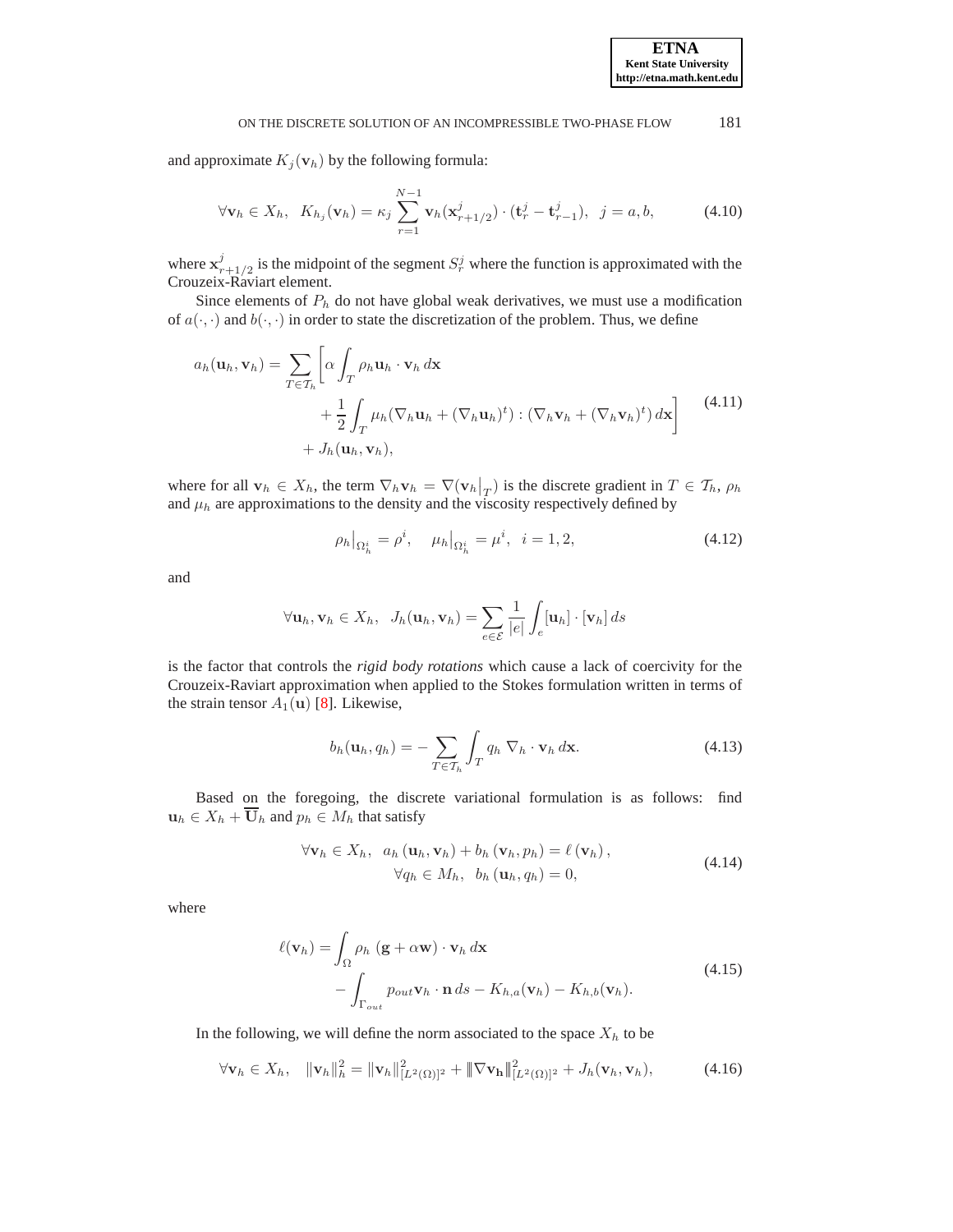where

$$
\forall \mathbf{v} \in [L^2(\Omega)]^2, \quad \|\nabla \mathbf{v}\|_{[L^2(\Omega)]^2}^2 = \sum_{T \in \mathcal{T}_h} \|\nabla \mathbf{v}\|_{[L^2(T)]^2}^2,
$$
\n(4.17)

is the *broken norm* [\[19](#page-15-17)]. The following result on boundedness for  $J_h$  is obtained.

PROPOSITION 4.4. *There exist constants* C' and C'' independent of h such that

$$
\forall \mathbf{v}_h \in X_h, \quad J_h(\mathbf{v}_h, \mathbf{v}_h) \le C' \|\nabla \mathbf{v}_h\|_{[L^2(\Omega)]^2}^2 \le C'' \|\mathbf{v}_h\|_h^2. \tag{4.18}
$$

*Proof.* The proof is similar to that presented by Girault et al. in [\[19\]](#page-15-17).  $\Box$ On the other hand, with Korn's inequality for piecewise  $H^1$  vector fields [\[9\]](#page-15-18),

<span id="page-12-4"></span>
$$
\forall \mathbf{v}_h \in X_h, \quad \|\nabla \mathbf{v}_h\|_{[L^2(\Omega)]^2}^2 \leq C_1 \bigg( \|A_1(\mathbf{v}_h)\|_{[L^2(\Omega)]^2}^2 + J_h(\mathbf{v}_h, \mathbf{v}_h) \bigg), \tag{4.19}
$$

Poincaré's inequality for piecewise  $H^1$  vector fields [\[8\]](#page-15-16),

$$
\forall \mathbf{v}_h \in X_h, \quad \|\mathbf{v}_h\|_{[L^2(\Omega)]^2}^2 \le C_2 \bigg( \|\nabla \mathbf{v}_h\|_{[L^2(\Omega)]^2}^2 + J_h(\mathbf{v}_h, \mathbf{v}_h) \bigg), \tag{4.20}
$$

and the above result of boundedness for  $J<sub>h</sub>$ , we have the following equivalence lemma between the norm associated to the space  $X_h$  and the broken norm of the gradient of every function  $\mathbf{v}_h \in X_h$ .

LEMMA 4.5. *There exist positive constants*  $\beta_1$  *and*  $\beta_2$  *such that* 

<span id="page-12-5"></span>
$$
\forall \mathbf{v}_h \in X_h, \quad \beta_1 \|\nabla \mathbf{v}_h\|_{[L^2(\Omega)]^2}^2 \leq \|\mathbf{v}_h\|_h^2 \leq \beta_2 \|\nabla \mathbf{v}_h\|_{[L^2(\Omega)]^2}^2. \tag{4.21}
$$

Now, using norm  $\|\cdot\|_h$  previously defined, we have the following lemma for the global Crouzeix-Raviart operator.

LEMMA 4.6. *There is a constant* C*, independent of* h*, so that*

<span id="page-12-2"></span>
$$
\forall \mathbf{v} \in [H^1(\Omega)]^2, \ \ \|\Pi_h(\mathbf{v})\|_h^2 \le C \|\mathbf{v}\|_{[H^1(\Omega)]^2}^2.
$$
 (4.22)

*Proof*. The proof is similar to that presented, in a more general setting, by J.-L. Guermond and A. Ern in [\[15\]](#page-15-19).  $\Box$ 

**4.1. Uniform stability analysis.** The first step in the numerical analysis of the problem [\(4.14\)](#page-11-0) consists in proving a *uniform discrete inf-sup condition* for the pair of spaces  $X_h$ ,  $M_h$ . This is the objective of the following proposition.

<span id="page-12-3"></span>PROPOSITION 4.7. Let  $T_h$  be the triangulation previously defined. There exists a con*stant*  $\beta^* > 0$ , independent of h, such that the following discrete inf-sup condition holds:

$$
\forall q_h \in M_h, \quad \sup_{\mathbf{v}_h \in X_h} \frac{b_h(\mathbf{v}_h, q_h)}{\|\mathbf{v}_h\|_h} \ge \beta^* \|q_h\|_{L^2(\Omega)}.
$$
 (4.23)

*Proof.* By Fortin's Lemma (see [\[16\]](#page-15-20)), proving the discrete inf-sup condition is equivalent to demonstrating that there exists a restriction operator  $\Pi_h \in \mathcal{L}(X, X_h)$  and a constant C, independent of  $h$ , such that

<span id="page-12-1"></span><span id="page-12-0"></span>
$$
\forall \mathbf{v} \in X, \ \|\Pi_h(\mathbf{v})\|_X \le C \|\mathbf{v}\|_X,\tag{4.24}
$$

$$
\forall q_h \in M_h, \ b_h(\Pi_h(\mathbf{v}) - \mathbf{v}, q_h) = 0. \tag{4.25}
$$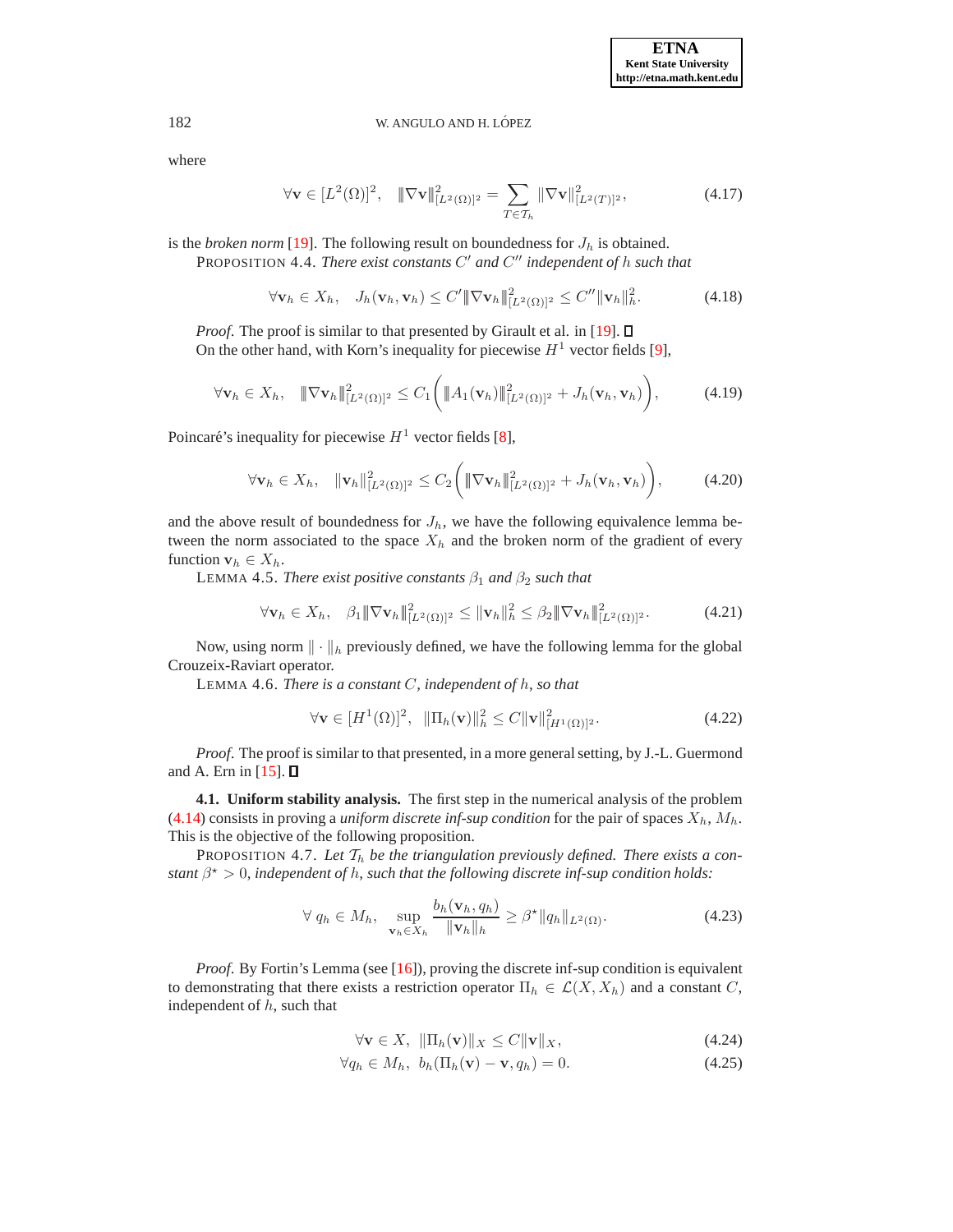It is easy to check that if  $\Pi_h$  is taken as the Crouzeix-Raviart operator, then [\(4.24\)](#page-12-0) and [\(4.25\)](#page-12-1) are verified and the proposition is established with

$$
\beta^* = \frac{\beta}{C},
$$

where  $\beta > 0$  is the constant for the continuous inf-sup condition and C is the constant of Lemma  $4.6.$   $\square$ 

**4.2. Results on the existence and uniqueness of the discrete solution**  $(u_h, p_h)$ **.** Let us write the velocity  $\mathbf{u}_h$  as

$$
\mathbf{u}_{h}=\mathbf{u}_{0,h}+\overline{\mathbf{U}}_{h},
$$

where  $\overline{U}_h$  satisfies Proposition [4.3.](#page-9-2) Then the problem [\(4.14\)](#page-11-0) is the following linear system of equations: find  $(\mathbf{u}_{0,h}, p_h) \in X_h \times M_h$  that satisfy

<span id="page-13-0"></span>
$$
\forall \mathbf{v}_h \in X_h, \quad a_h(\mathbf{u}_{0,h}, \mathbf{v}_h) + b_h(\mathbf{v}_h, p_h) = \ell(\mathbf{v}_h) - a_h(\overline{\mathbf{U}}_h, \mathbf{v}_h),
$$
  
\n
$$
\forall q_h \in M_h, \quad b_h(\mathbf{u}_{0,h}, q_h) = 0.
$$
\n(4.26)

To prove the existence and uniqueness of the solution  $\mathbf{u}_{0,h} \in X_h$ , the following must be proved:

• Bicontinuity of the bilinear form  $a_h(\cdot, \cdot)$  over  $X_h \times X_h$ : there exists a constant  $\gamma > 0$ such that

<span id="page-13-1"></span>
$$
\forall \mathbf{u}_h, \mathbf{v}_h \in X_h, \ |a_h(\mathbf{u}_h, \mathbf{v}_h)| \leq \gamma \|\mathbf{u}_h\|_h \|\mathbf{v}_h\|_h. \tag{4.27}
$$

• Coercitivity of the bilinear form  $a_h(\cdot, \cdot)$  over  $X_h \times X_h$ : there exists a constant  $\alpha^* > 0$  such that

<span id="page-13-2"></span>
$$
\forall \mathbf{v}_h \in X_h, \ \ a_h(\mathbf{v}_h, \mathbf{v}_h) \ge \alpha^* \|\mathbf{v}_h\|_h^2. \tag{4.28}
$$

On the other hand, the existence and uniqueness of  $p_h$  holds automatically from Propo-sition [4.7](#page-12-3) once we have the result for  $\mathbf{u}_h$ . This is established with the following proposition.

PROPOSITION 4.8. *The system of linear equations given by [\(4.26\)](#page-13-0) has a unique solution*  $(\mathbf{u}_{0,h}, p_h) \in X_h \times M_h$ .

*Proof*. Bicontinuity [\(4.27\)](#page-13-1) is obtained immediately by considering the definition of the bilinear form  $a_h$ , the norm  $\lVert \cdot \rVert_h$  associated to space  $X_h$ , and the Cauchy-Schwartz inequality. Indeed, we have

$$
\gamma = \max\left\{\alpha \max_{1 \leq i \leq 2}(\rho^i),\; \frac{1}{2}\max_{1 \leq i \leq 2}(\mu^i),1\right\}.
$$

Finally, coercitivity [\(4.28\)](#page-13-2) is verified with

$$
\alpha^*=\frac{\tilde{C}}{C_1\beta_2},\quad \tilde{C}=\min\left\{\alpha\min_{1\leq i\leq 2}(\rho^i),\ \frac{1}{2}\min_{1\leq i\leq 2}(\mu^i),1\right\},
$$

as an immediate consequence of  $(4.19)$  and Lemma [4.5.](#page-12-5)  $\Box$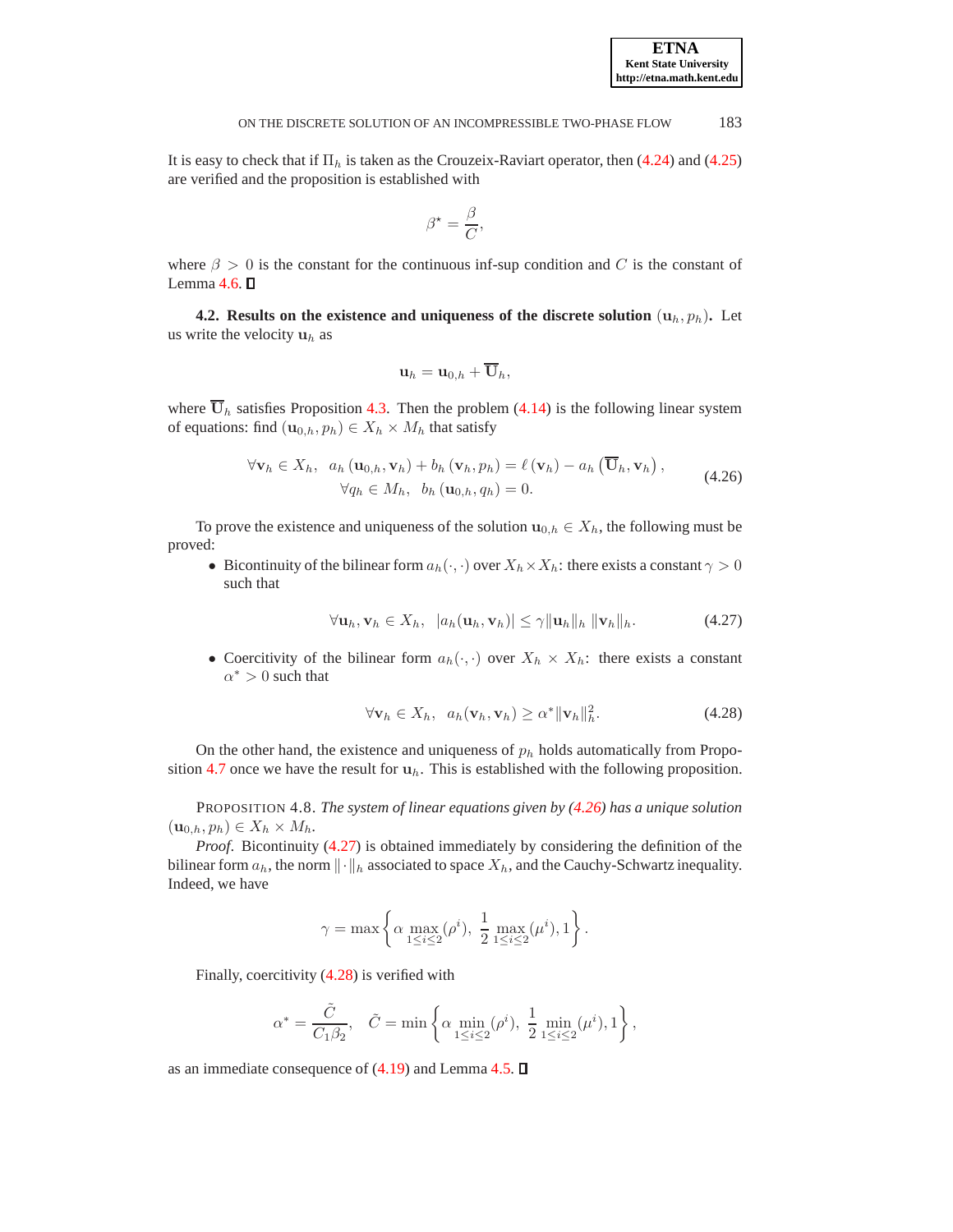<span id="page-14-0"></span>**5. Numerical simulation.** In this section we present a numerical simulation of the generalized Stokes problem at an initial time  $t_0$ , considering each interface as a horizontal line within the domain. Therefore, the terms  $K_{h,j}(\mathbf{v}_h)$ ,  $j = a, b$ , are zero for every  $\mathbf{v} \in X_j$ . The condition at the pipeline outlet is established for a manometric pressure given by  $p_{out} = 0$ , and  $g = 9.806e_2$ .

The simulation is based on the following parameters:  $\rho_1 = 1$ ,  $\rho_2 = 1.1$ ,  $\mu_1 = 0.1$  and  $\mu_2 = 0.01$ . The inlet velocity  $\mathbf{U} = (U(y))\mathbf{e}_1$  is defined by the function U given by

$$
\forall y\in\Gamma_{in}^2,\quad U(y)=\biggl(-\frac{\xi}{2L\mu_2}\biggr)y^2+\biggl(-\frac{\xi}{2L\mu_2}\biggr)D^2
$$

and

$$
\forall y \in \Gamma_{in}^1, \quad U(y) = \left(-\frac{\xi}{2L\mu_1}\right)y^2 + \left(-\frac{\xi}{2L\mu_2}\right)\left[\frac{|\Gamma_{in}^1|^2}{4}\left(\frac{\mu_2 - \mu_1}{\mu_1}\right) + D^2\right],
$$

where  $\xi > 0$  is a hydrodynamic parameter taken from [\[7\]](#page-15-1) for this test problem.

Figures [5.1](#page-14-1) and [5.2](#page-14-2) visualize, respectively, the velocity field and the pressure field. The pressure field is shown with greater intensity at the inlet of the pipe (red color) and less intensity at the outlet (blue color), which is consistent with the type of shear stresses that must be maintained to obtain the velocity field as illustrated in Figure [5.1;](#page-14-1) see [\[7,](#page-15-1) [22,](#page-15-0) [23\]](#page-16-0).



<span id="page-14-1"></span>

<span id="page-14-2"></span>

Following Hughes [\[21](#page-15-21)], we determine the constraint ratio for the system equations [\(4.14\)](#page-11-0). The value of this ratio was  $r = 1.999$ , very close to 2, which is the optimal value. Therefore, in heuristic terms, the calculations verify the discrete inf-sup condition.

**6. Conclusions.** We have described a discretization of a water-petroleum two-phase flow problem based on a generalized Stokes problem with non-standard boundary condi-tions [\[4](#page-15-3)], using the Crouzeix-Raviart mixed finite element with spaces  $P_1$  and  $P_0$  for the velocity and pressure, respectively. Under an adequate variational formulation, we demonstrated that the discretization generates a linear system of equations whose solution exists, is unique, and is uniformly stable, since a discrete inf-sup condition was demonstrated over the nonconforming Crouzeix-Raviart finite element spaces  $P_1/P_0$ . The existence of a lifting function which extends the Dirichlet condition to the entire pipeline was also demonstrated, based on the regularity and properties that make it adequate to conserve an incompressible flow condition and be approximated by means of the Crouzeix-Raviart interpolation operator. Based on this, a numerical simulation was presented to visualize the velocity field and pressure field for an initial time in which the interfaces between the two fluids are straight lines.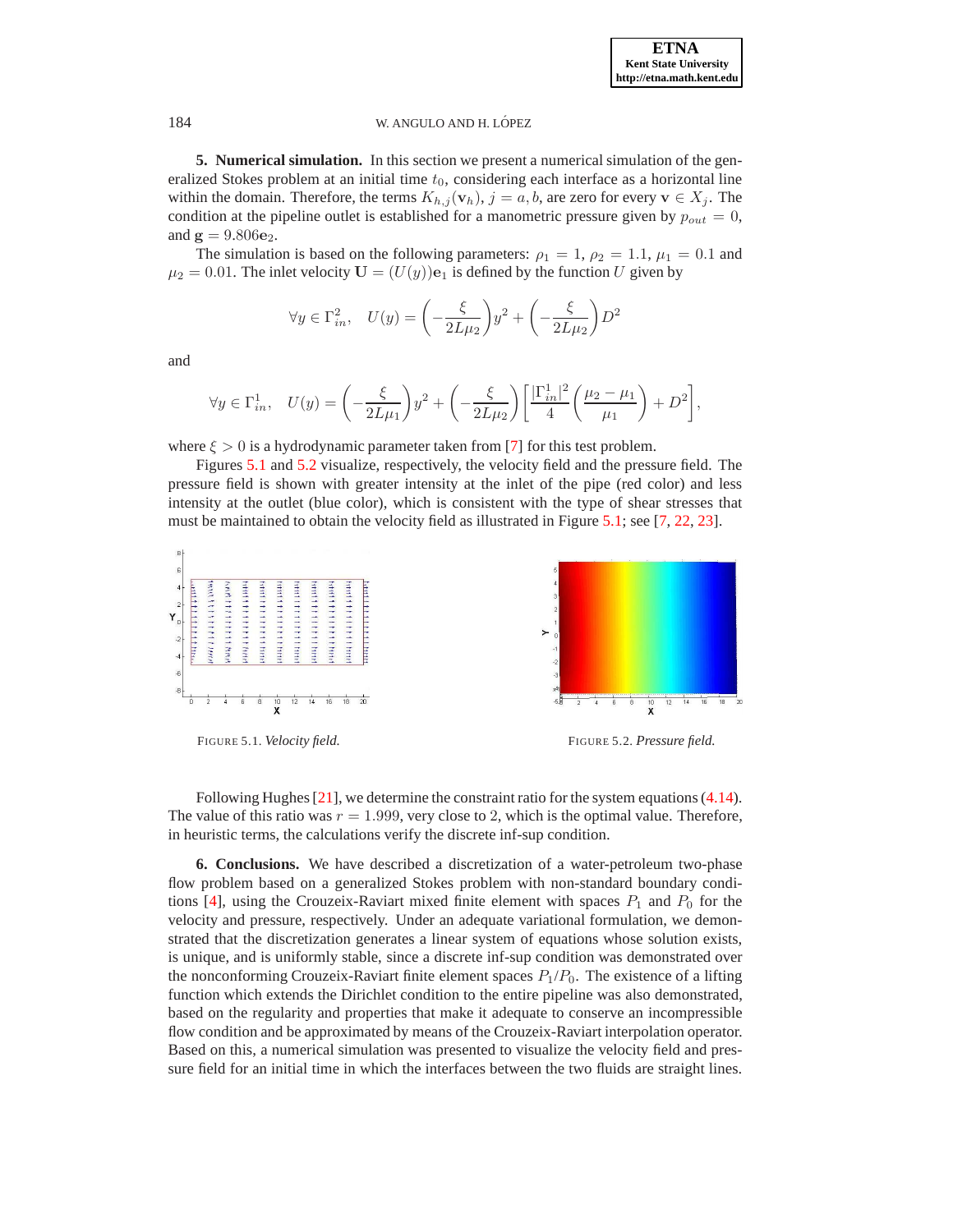The constraint ratio was also calculated, and it was consistent with the theoretical results, since the uniform stability of the solution was thus heuristically verified.

The finite element of Crouzeix-Raviart has been used by numerous authors for the solution of problems where the Navier-Stokes equations arise in the simulation of incompressible flows; see, for example, [\[28\]](#page-16-6). Like the mini-element, the Crouzeix-Raviart element is a stable mixed combination. However, since there is no physical reason to assume continuous pressure between the two fluids [\[22,](#page-15-0) [23\]](#page-16-0), we consider the Crouzeix-Raviart element in the space discretization of the two-phase flow studied in this work a better tool to approximate the pressure.

In future work, we would like to do a convergence analysis and to compare our numerical results with those generated by the "mini-element." Also, we would like to compute solutions for several time steps and approximations to the interface between both fluids.

#### **REFERENCES**

- <span id="page-15-10"></span>[1] M. ABDELWAHED, M. AMARA, F. DABAGHI, AND M. HASSINE, *A numerical modeling of a two phase flow for water eutrophication problems*, in Proceedings of the European Conference on Computational Methods in Applied Sciences, E. Oñate, G. Budega, and B. Suaárez, eds., CIMNE, Barcelona, 2000, 18 pages.
- <span id="page-15-4"></span>[2] R. A. ADAMS, *Sobolev Spaces*, Academic Press, New York, 1975.
- <span id="page-15-11"></span>[3] M. AMARA, F. EL DABAGHI, AND C. KADA KLOUCHA, *Ecoulement incompressible `a surface libre*, Rapport d'INRIA Rocquencourt, 2000.
- <span id="page-15-3"></span>[4] W. ANGULO AND H. LOPEZ ´ , *Formulaci´on variacional y an´alisis de un modelo no axisim´etrico en* 2*-*D *para un flujo bif´asico agua-petr´oleo*, Divulg. Mat., 16 (2008), pp. 195–219.
- <span id="page-15-6"></span>[5] G. K. BATCHELOR, *An Introduction to Fluid Dynamics*, Cambridge University Press, Cambridge, 1967.
- <span id="page-15-12"></span>[6] A. BERMUDEZ AND J. DURANY, *La méthode des caractéristiques pour les problèmes de convection*diffusion stationnaires, RAIRO Modél. Math. Anal. Numér., 21 (1987), pp. 7-26.
- <span id="page-15-1"></span>[7] R. BIRD, W. STEWART, AND E. LIGHTFOOT,*Fen´omenos de Transporte*, Editorial Revert´e, Barcelona, 1997.
- <span id="page-15-16"></span><sup>1</sup> S. BRENNER, *Poincaré-Friedrichs inequalites for piecewise*  $H^1$  functions, SIAM J. Numer. Anal., 41 (2003), pp. 306–324.
- <span id="page-15-18"></span>[9]  $\frac{1}{\sqrt{2}}$ , *Korn's inequalites for piecewise*  $H^1$  vector fields, Math. Comp., 73 (2004), pp. 1067–1087.
- <span id="page-15-9"></span>[10] D. CAMPANA, C. CORVALÁN, AND F. SAITA, *El método de elementos finitos en la simulación de problemas de inestabilidad capilar. An´alisis num´erico para la determinaci´on de una estrategia computacional eficiente*, Mec´anica Computacional, 20 (2001), pp. 79–84 .
- <span id="page-15-15"></span>[11] M. CROUZEIX AND P. A. RAVIART, *Conforming and nonconforming finite element methods for solving the* stationary Stokes equations. I, RAIRO Anal. Numér., 7 (1973), pp. 33-76.
- <span id="page-15-7"></span>[12] J. M. DELHAYE, *Jump conditions and entropy sources in two-phase systems. Local instant formulation*, Int. J. Multiphase Flow, 1 (1974), pp. 395–409.
- <span id="page-15-8"></span>[13] I. V. DENISOVA, *Problem of the motion of two viscous incompressible fluids separated by a closed free interface*, Acta Appl. Math., 37 (1994), pp. 31–40.
- <span id="page-15-5"></span>[14] D. EDWARDS, H. BRENNER, AND D. WASAN, *Interfacial Transport Processes and Rheology*, Butterworth-Heinemann, Boston, 1991.
- <span id="page-15-19"></span>[15] A. ERN AND J-L. GUERMOND, *Theory and Practice of Finite Elements*, Springer Series in Applied Mathematical Sciences 159, Springer, New York, 2004.
- <span id="page-15-20"></span>[16] M. FORTIN, *Calcul num´erique des ´ecoulements des fluides de Bingham et des fluides newtoniens incompressibles par la méthode de éléments finis*, Ph.D. thesis, Université Paris 6, 1972.
- <span id="page-15-2"></span>[17] V. GIRAULT, H. LÓPEZ, AND B. MAURY, *One time-step finite element discretization of the equation of motion of two-fluid flows*, Numer. Methods Partial Differential Equations, 22, (2006), pp. 680–707.
- <span id="page-15-13"></span>[18] V. GIRAULT AND P. RAVIART, *Finite Element Methods for Navier-Stokes Equations, Theory and Algorithms*, Springer Series in Computational Mathematics, Vol. 5, Springer, New York, 1986.
- <span id="page-15-17"></span>[19] V. GIRAULT, B. RIVIÈRE, AND M. WHEELER, *A splitting method using discontinuous Galerkin for the transient incompressible Navier-Stokes equations*, M2AN Math. Model. Numer. Anal., 39 (2005), pp. 1115– 1147.
- <span id="page-15-14"></span>[20] R. GLOWINSKI, *Numerical Methods for Fluids (Part 3)*, Handbook of Numerical Analysis, P. G. Ciarlet and J. L. Lions, eds., North-Holland, Amsterdam, 2003.
- <span id="page-15-21"></span>[21] T. J. R. HUGHES, *The Finite Element Method.*, Dover, Mineola, New York, 2000.
- <span id="page-15-0"></span>[22] D. D. JOSEPH AND Y. RENARDY, *Fundamentals of Two-Fluid Dynamics, Volume II: Lubricated Transport, Drops and Miscible Fluids*, Springer, New York, 1993.